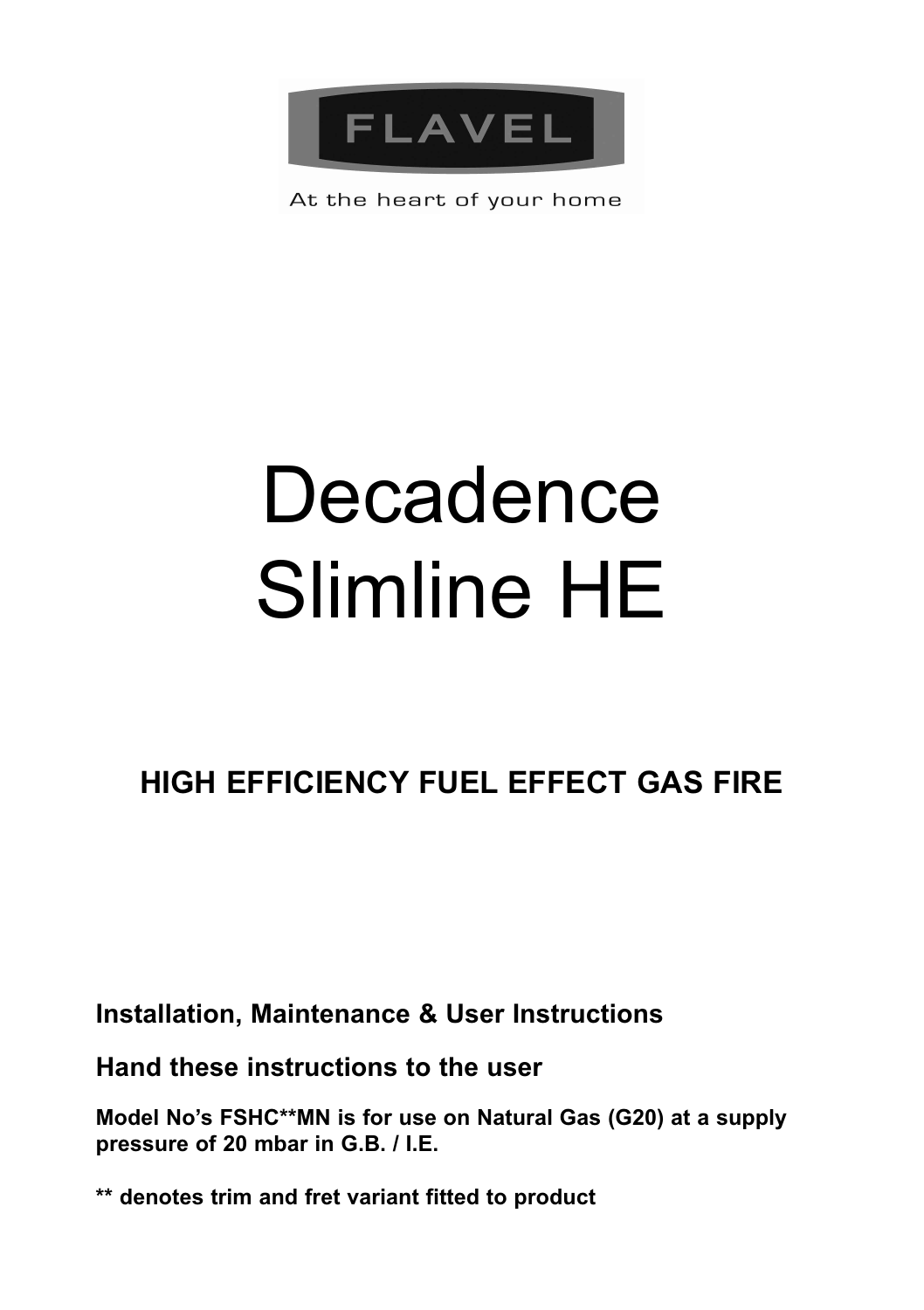### **Information Requirements for Commission Regulation (EU) 2015/1188**

| <b>Model Identifier</b>                                    | <b>FSHC**MN</b>                                              |
|------------------------------------------------------------|--------------------------------------------------------------|
| <b>Indirect Heating Functionality</b>                      | No                                                           |
| <b>Direct Heat Output</b>                                  | 2.9kW                                                        |
| <b>Indirect Heat Output</b>                                | <b>Not Applicable</b>                                        |
| Fuel                                                       | <b>Natural Gas (G20)</b>                                     |
| <b>NO<sub>x</sub></b> Emissions                            | 130mg/kWh                                                    |
| <b>Nominal Heat Output</b>                                 | 2.9kW                                                        |
| <b>Minimum Heat Output (Indicative)</b>                    | 1.0 <sub>k</sub> W                                           |
| <b>Useful Efficiency at Nominal Heat Output</b>            | 81.3%                                                        |
| Useful Efficiency at Minimum Heat Output (Indicative)      | 50.0%                                                        |
| <b>Auxilliary Power Consumption at Nominal Heat Output</b> | Not applicable                                               |
| <b>Auxilliary Power Consumption at Minimum Output</b>      | Not applicable                                               |
| <b>Auxilliary Power Consumption at Standby Mode</b>        | Not applicable                                               |
| <b>Permanent Pilot Flame Requirement</b>                   | Not applicable                                               |
| Type of Heat Output / Room Temperature Control             | Two or more manual<br>stages, no room<br>temperature control |

**Contact Details BFM Europe Ltd. Gordon Banks Drive Trentham Lakes North Stoke-on-Trent ST4 4TJ Tel : 01782 339000**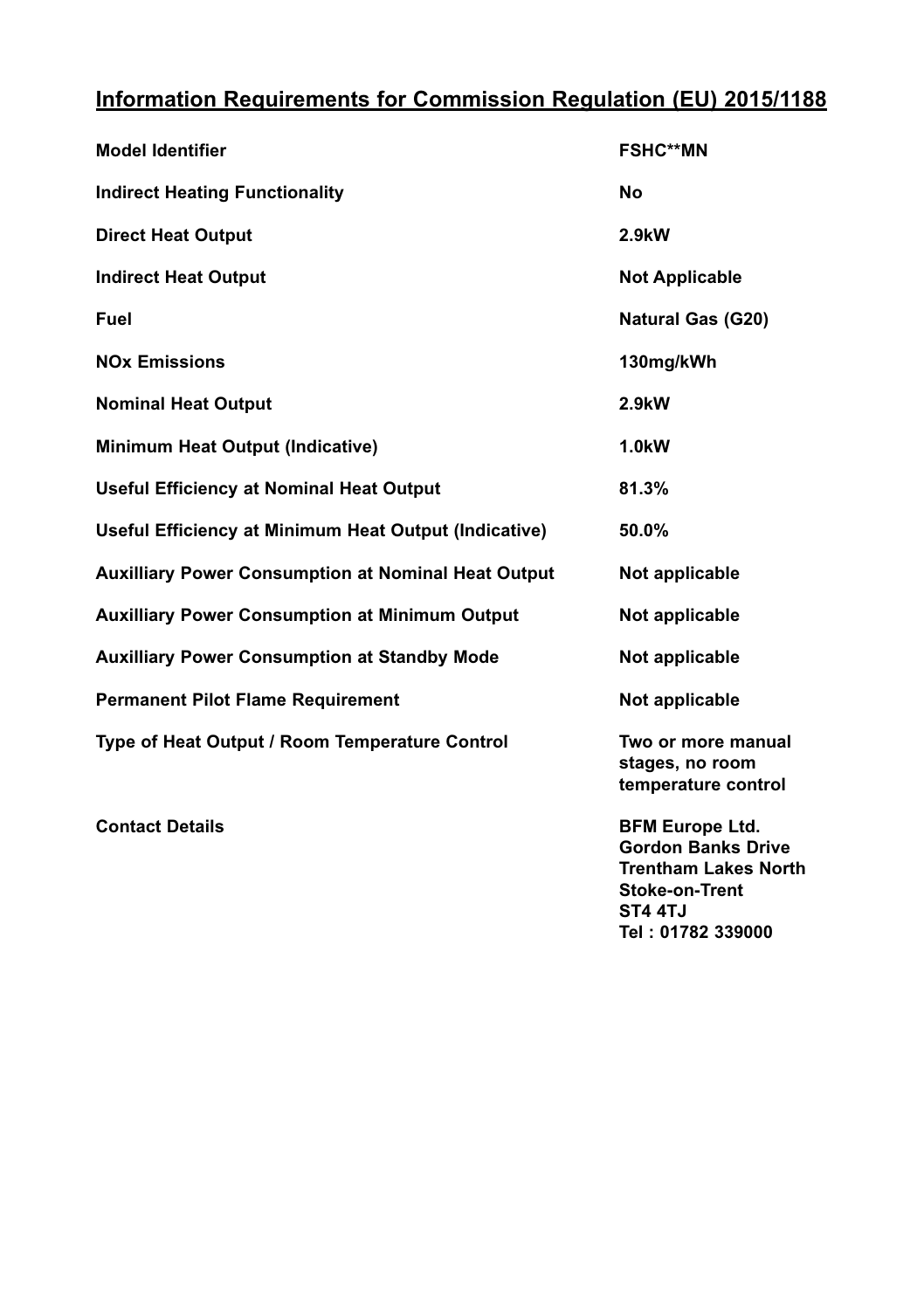# **CONTENTS**

| <b>Section 1</b>                                                                           | <b>Information and Requirements</b>                                                                                                                                                                                                                                                                                                                                      | <b>PAGE</b>                                                          |
|--------------------------------------------------------------------------------------------|--------------------------------------------------------------------------------------------------------------------------------------------------------------------------------------------------------------------------------------------------------------------------------------------------------------------------------------------------------------------------|----------------------------------------------------------------------|
| 1.0<br>1.1<br>1.2<br>1.3<br>1.4<br>1.5<br>1.6<br>1.7<br>1.8<br>1.9<br>1.10<br>1.11<br>1.12 | Appliance Information<br>Conditions of Installation<br>Flue and chimney suitability<br>Fireplace / surround suitability<br>Shelf position<br>Chimney inspection<br>Fire place opening / catchment space<br>Fitting to Chair bricks<br><b>Precast Flues</b><br>Metal Flue boxes<br>Hearths<br>Spillage Monitoring System<br>Wall mounting - contemporary wall hung models | 3<br>4<br>4<br>5<br>5<br>5<br>$6 - 7$<br>8<br>8<br>8<br>9<br>9<br>10 |
| <b>Section 2</b>                                                                           | <b>Installation of Fire</b>                                                                                                                                                                                                                                                                                                                                              |                                                                      |
| 2.1<br>2.2<br>2.3                                                                          | Unpacking the fire<br>Installing the fire box<br>Gas tightness and inlet pressure                                                                                                                                                                                                                                                                                        | 11<br>$11 - 18$<br>18                                                |
| Section 3                                                                                  | <b>Assembling Fuel Bed and Commissioning</b>                                                                                                                                                                                                                                                                                                                             |                                                                      |
| 3.1<br>3.2<br>3.3<br>3.4                                                                   | Fitting the coal fuelbed<br>Fitting the Decadence fascia<br>Lighting the appliance<br>Checking for clearance of combustion<br>products                                                                                                                                                                                                                                   | 19<br>20<br>21<br>22                                                 |
| <b>Section 4</b>                                                                           | Maintenance                                                                                                                                                                                                                                                                                                                                                              |                                                                      |
| 4.1<br>4.2<br>4.3<br>4.4                                                                   | Removal of the burner assembly<br>Removal of the piezo igniter<br>Removal of the control tap<br>Removal of the thermocouple                                                                                                                                                                                                                                              | 23<br>23<br>24<br>24                                                 |
| <b>Section 5</b>                                                                           | <b>User Instructions Section</b>                                                                                                                                                                                                                                                                                                                                         |                                                                      |
| 5.1<br>5.2<br>5.3<br>5.4<br>5.5                                                            | Conditions of installation / about your new gas fire<br>Operating the fire<br>Removal / replacement of the coal fuelbed<br>Cleaning the fire<br>Removal / replacing the Decadence fascia<br>This appliance is manufactured by :-                                                                                                                                         | 25-26<br>27<br>29<br>30<br>31                                        |
|                                                                                            |                                                                                                                                                                                                                                                                                                                                                                          |                                                                      |

BFM Europe Ltd. Trentham Lakes, Stoke-on-Trent, ST4 4TJ.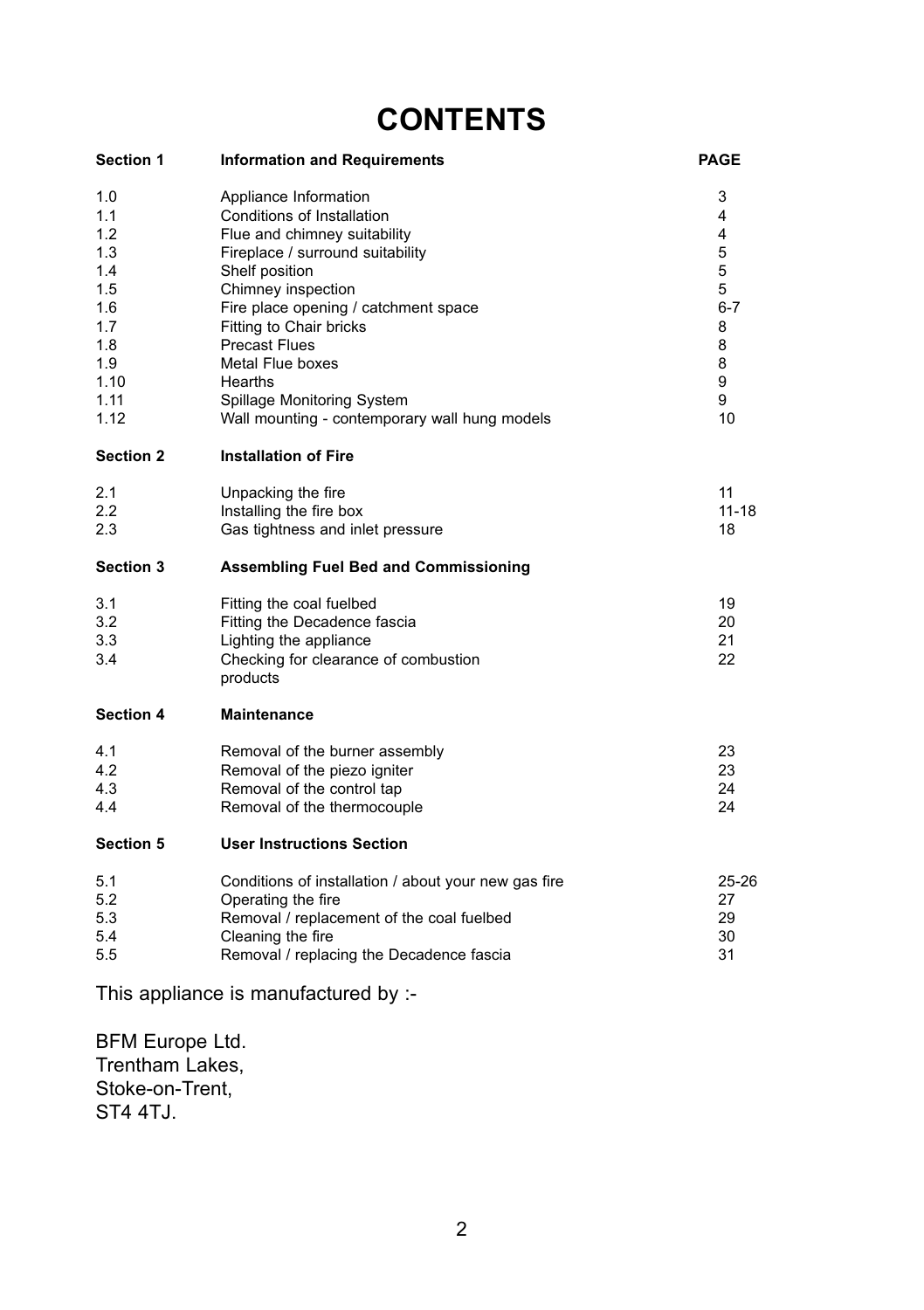#### **SECTION 1 INFORMATION AND REQUIREMENTS**

#### **1.0 APPLIANCE INFORMATION**

Model FSHC\*\*MN

\*\* denotes trim & fret variant of product

Manual Control

| Gas Type<br>Main injector (1 off)<br>Pilot Type  | G20<br>Size 152<br>Aeromatic Self<br>Vitiating Burner |
|--------------------------------------------------|-------------------------------------------------------|
| Max. Gross Heat Input:<br>Min. Gross Heat Input: | 4.0kW<br>2.0 kW                                       |
| Cold Pressure:<br>lgnition:                      | $20.0 + 1.0$ mbar<br>Push button piezo                |
| Electrode Spark Gap                              | 4.0 <sub>mm</sub>                                     |
| Packed Weight                                    | 22ka                                                  |

#### **Fire box Dimensions (with trim fitted)**

| Width :         | (with fascia)                          |                 | 529mm                |
|-----------------|----------------------------------------|-----------------|----------------------|
| Height:         | (with fascia)                          |                 | 631 <sub>mm</sub>    |
| Depth:          | Flush-fit (from mounting face to rear) |                 | 125mm                |
| Gas Connection: |                                        | 8mm Compression | (Supplied with fire) |

#### **Appliance Efficiency Declaration**

**The efficiency of this appliance has been measured as specified in BS 7977-1 : 2009 + A1 : 2013 and the result is 73.9%.**

**The gross calorific value of the fuel has been used for this efficiency calculation.**

**The test data from which it has been calculated has been certified by BSI. The efficiency value may be used in the UK Government's Standard Assessment Procedure (SAP) for energy rating of dwellings.**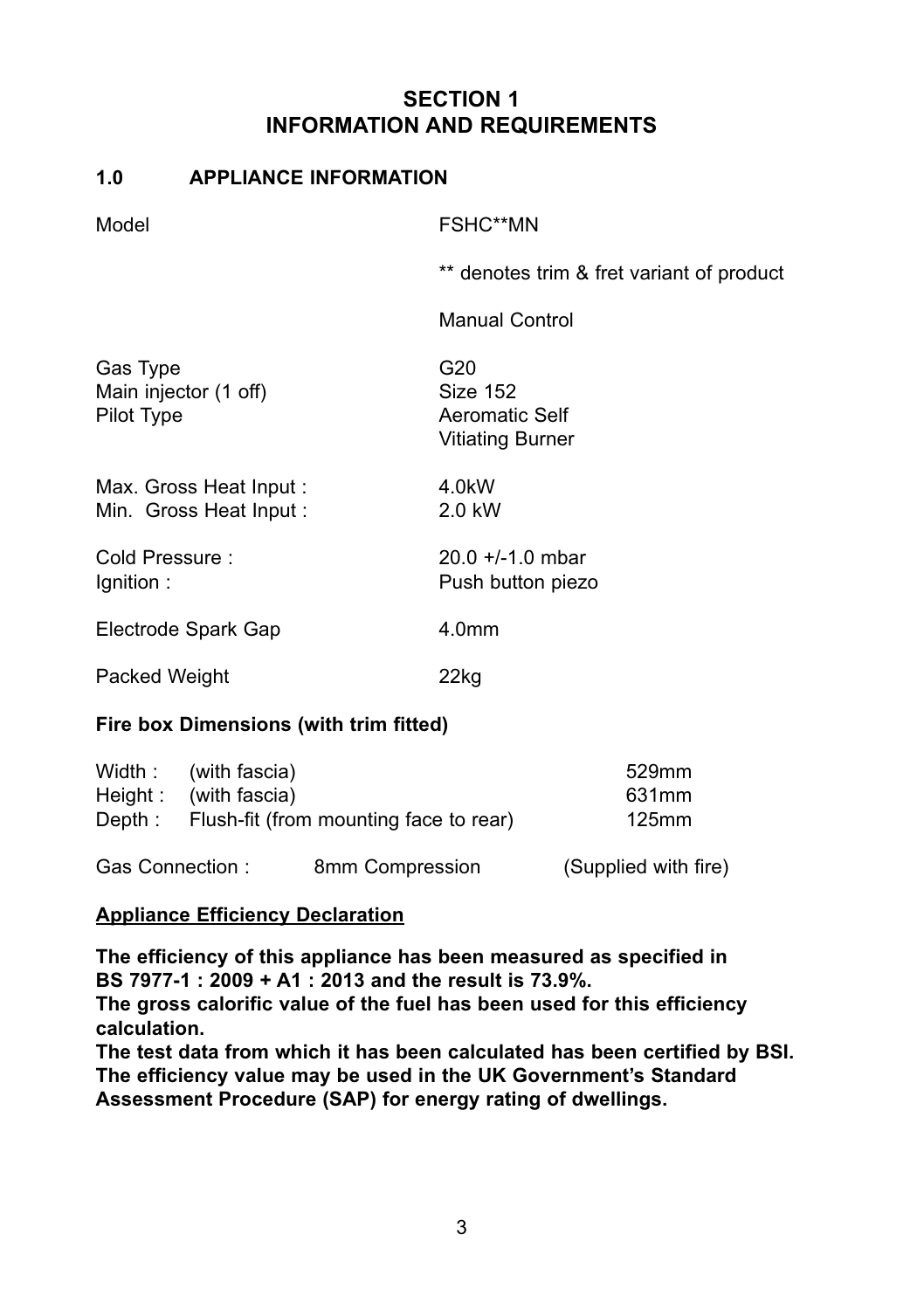#### **INSTALLATION REQUIREMENTS**

#### **1.1 CONDITIONS OF INSTALLATION**

It is the law that all gas appliances are installed only by a GAS SAFE Registered Installer, in accordance with these installation instructions and the Gas Safety (Installation and Use) Regulations 1998 as amended. Failure to install appliances correctly could lead to prosecution. It is in your own interest and that of safety to comply with the law.

The installation must also be in accordance with all relevant parts of the Local and National Building Regulations where appropriate, the Building Regulations (Scotland Consolidation) issued by the Scottish Development Department, and all applicable requirements of the following British Standard Code of Practice.

- 1. B.S. 5871 Part 2 Installation of Inset Fuel Effect Gas Fires
- 2. B.S. 6891 Installation of Gas Pipework
- 3. B.S. 5440 Parts 1 & 2 Installation of Flues and Ventilation
- 4. B.S. 1251 Open fire place components
- 5. B.S. 715 Metal flue pipes for gas appliances
- 6. B.S. 6461 Part 1 Installation of Chimneys and flues
- 7. B.S. E.N. 1858 Chinmeys Components & Concrete Flue Blocks
- 8. I.S. 813 : 1996 Domestic Gas Installation (Republic of Ireland)

**No purpose made additional ventilation is normally required for this appliance, when installed in G.B. When Installing in I.E. please consult document I.S. 813 : 1996 Domestic Gas Installation, which is issued by the National Standards Authority of Ireland. If installing in Northern Ireland, please consult local building regulations. Any purpose made ventilation must be checked periodically to ensure that it is free from obstruction.**

#### **1.2 FLUE AND CHIMNEY SUITABILITY**

This appliance is designed for use with conventional brick built or lined chimneys and fabricated flues. It is also suitable for use with pre-cast flue blocks conforming to BS EN 1858 and metal flue boxes conforming to BS 715. All flues must conform to the following minimum dimensions.

| Minimum diameter of circular flues         | 125 mm (Without Flue<br><b>Restrictor Fitted)</b> |
|--------------------------------------------|---------------------------------------------------|
| Minimum effective height of all flue types | 3 metres                                          |

**When fitting to conventional chimneys or 175mm flues it may be desirable to leave the flue restrictor baffle (supplied) in place to reduce the flue flow and increase the efficiency of the fire. Safe clearance of products must always be checked by carrying out a smoke match test as described.**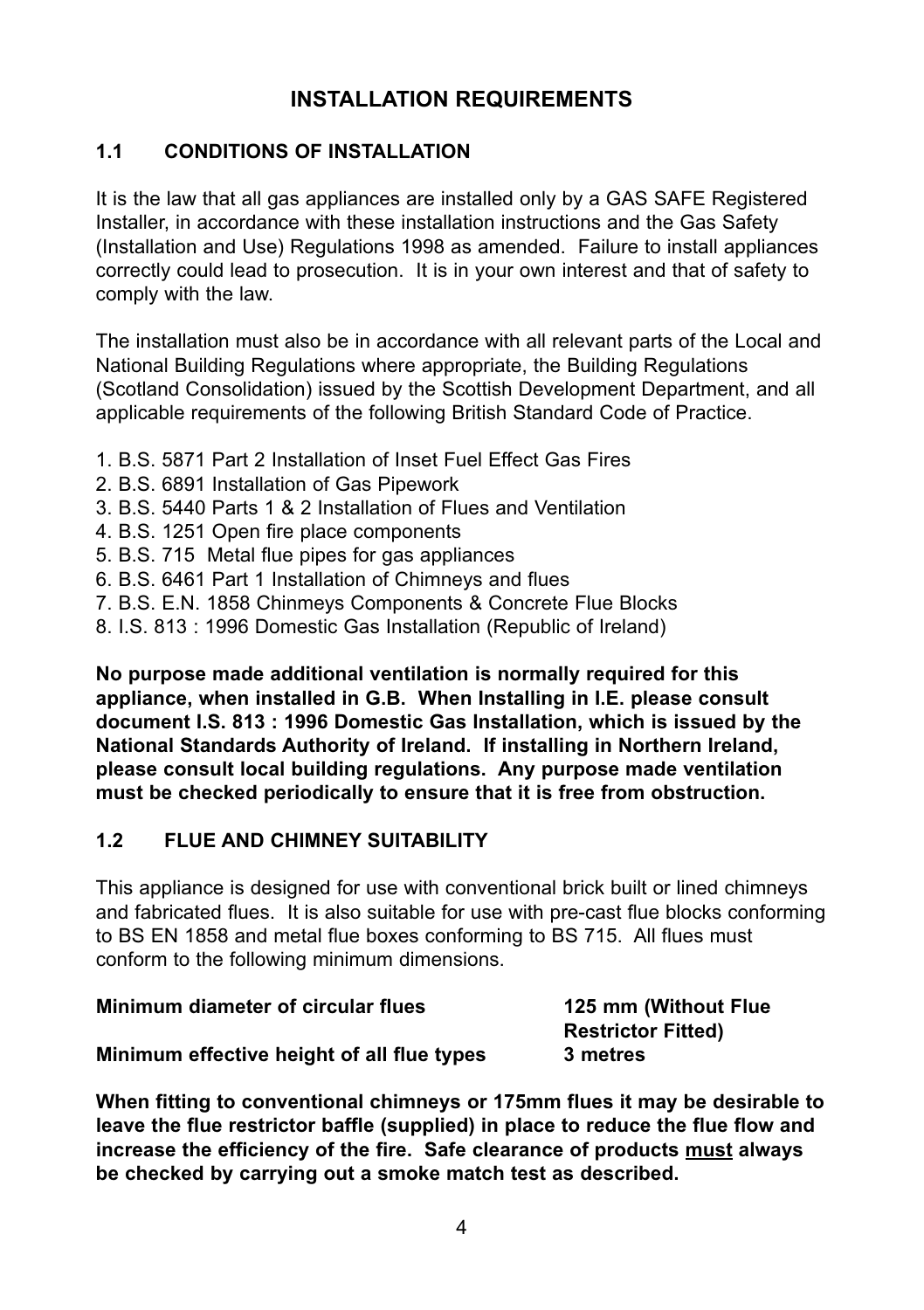#### **1.3 FIREPLACE / SURROUND SUITABILITY**

The fire must only be installed on a hearth it **must not be installed directly onto carpet or other combustible floor materials.** The fire is suitable for fitting to non-combustible fire place surrounds and proprietary fire place surrounds with a temperature rating of at least  $150^{\circ}$ c. (Class "O")

**If a heating appliance is fitted directly against a wall without the use of a fire surround or fire place all combustible material must be removed from behind the trim. Soft wall coverings such as blown vinyl, wall paper etc. could be affected by the rising hot air and scorching and/or discoloration may result. Due consideration should be made to this when installing or decorating.**

#### **1.4 SHELF POSITION**

The fire may be fitted below a combustible shelf providing there is a minimum distance of 200mm above the top of the fire and the shelf does not project more than 150mm. If the shelf overhangs more than 150mm the distance between the fire and the shelf must be increased by 15mm for every 25mm of additional overhang over 150mm.

#### **1.5 FLUE / CHIMNEY INSPECTION**

Before commencing installation, a flue or chimney should be inspected to ensure that all the following conditions are satisfied.

- 1.5.1 Check that the chimney / flue only serves one fire place and is clear of any obstruction. Any dampers or register plates must be removed or locked in the open position.
- 1.5.2 Brick/stone built chimneys or any chimney or flue which has been used for an appliance burning fuel other than gas must be thoroughly swept. The base of the chimney / flue must also be thoroughly cleared of debris etc.
- 1.5.3 Any under-floor air supply to the fire place must be completely sealed off.
- 1.5.4 Ensure that the inside of the chimney / flue is in good condition along it's length and check that there is no leakage of smoke through the structure of the chimney during and after the smoke pellet test. **With pre-cast flues it is especially important to check the inside of the flue for extruded cement / sealant protruding from the joints between the flue blocks. If present, these should be removed by rodding the flue before proceeding with the installation.**
- 1.5.5 **Using a smoke pellet, check that there is an up-draught in the chimney / flue and that the smoke can be seen issuing from the terminal / chimney pot outside.**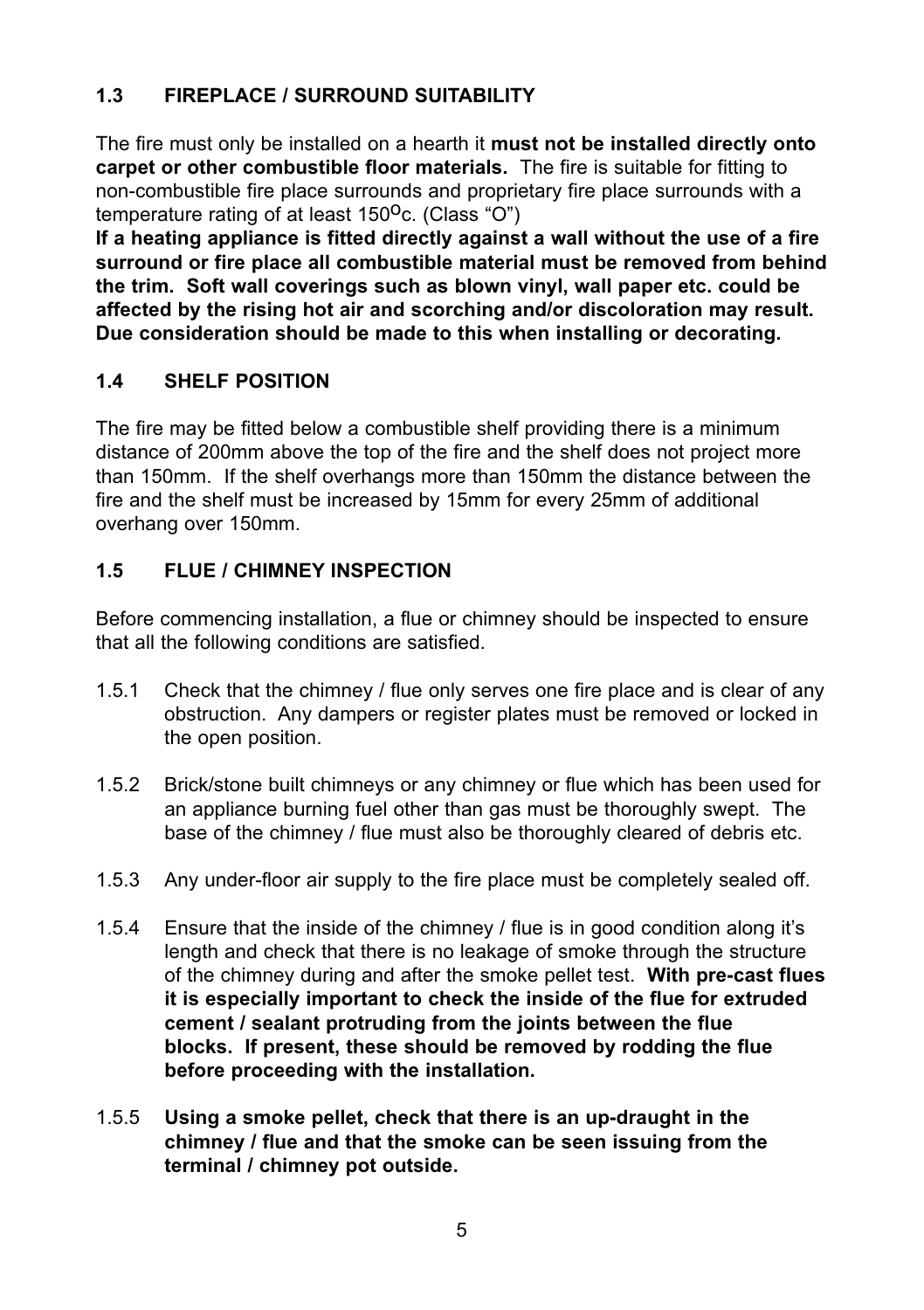**There must be no leakage of smoke through the structure of the chimney during or after the smoke pellet test and it is important to check inside upstairs rooms adjacent to the chimney / flue**. Check the chimney pot / terminal and general condition of the brickwork or masonry. If the chimney or flue is in poor condition or if there is no up-draught do not proceed with the installation. If there is a history of down-draught conditions with the chimney / flue, a tested and certificated flue terminal or cowl suitable for the relevant flue type should be considered.

#### 6. **A spillage test must always be carried out during commissioning of the appliance.**

#### **1.6 FIRE PLACE OPENING AND CHIMNEY CATCHMENT SPACE**

The front opening of the fire place must be between 330 and 440 mm wide, and between 550 and 575mm high. If the opening exceeds these dimensions then a surround must be constructed from suitable non-combustible material to produce a correct size opening. Any surround must be suitably sealed to the fire place to prevent leakage. See below in figure 1.



When installing into a brick built chimney, you must ensure that there is sufficient depth to accomodate any debris which may fall from the chimney. This depth must be sufficient to accomodate 12 litres of volumetric space in a conventional brick built chimney or 2 litres of volumetric space in a pre-cast flue.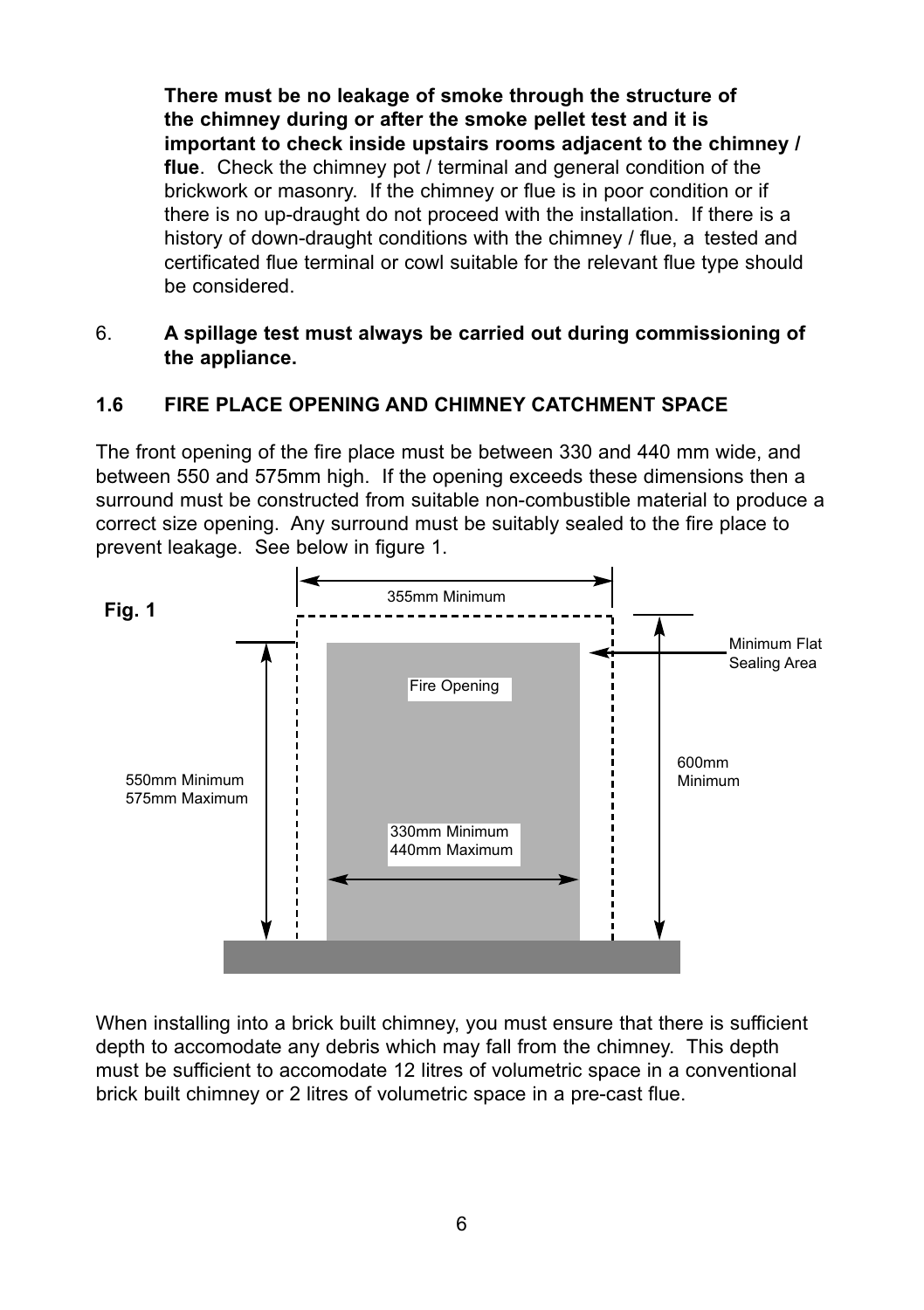#### *Table A - Installation Depth Requirements for a Flavel Decadence Slimline HE being installed into a brick built chimney, requiring 12.0 litres of debris collection volume (figure 2).*

| Opening Width (mm)          | Minimum Depth Required (mm) |
|-----------------------------|-----------------------------|
| 330 (minimum opening width) | 152                         |
| 340                         | 149                         |
| 350                         | 146                         |
| 360                         | 144                         |
| 370                         | 142                         |
| 380                         | 139                         |
| 390                         | 137                         |
| 400                         | 135                         |
| 410                         | 132                         |
| 420                         | 130                         |
| 430                         | 127                         |
| 440 (maximum opening width) | 125                         |

For example, if the appliance was to be fitted into a 400mm wide opening, the depth required would be 135mm. See figure 2 below for explanatory diagram.

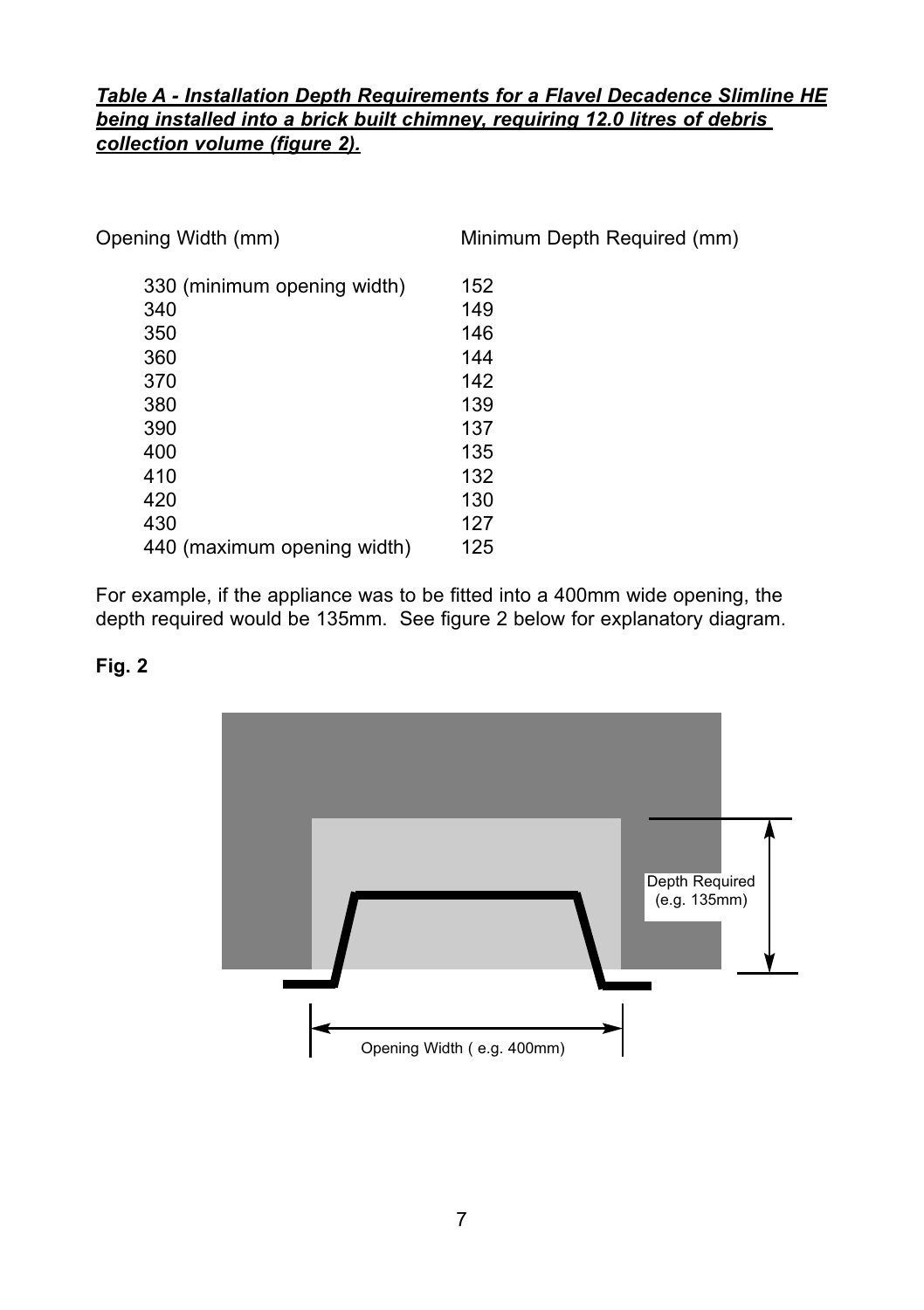#### **1.7 FITTING TO FIREPLACES WITH EXISTING CHAIRBRICKS AND CONVENTIONAL BRICKBUILT CHIMNEYS**

This appliance is suitable for use in fireplaces fitted with an existing chairbrick without the need for removal of the chairbrick, providing the minimum depth of the fireplace exceeds 175mm. If the depth is less than 175mm then the chairbrick must be removed. The fireplace must be checked to ensure that no part of the chairbrick is within 50mm of the flue outlet of the fire when installed.

#### **1.8 FITTING TO PRE-CAST FLUE INSTALLATIONS**

**When installing this appliance into pre-cast flues, always ensure that the spigot restrictor baffle has been removed. This is held in place on the spigot by 2 screws**

**To install the fire box in to pre-cast flue starter blocks, there must be at least 125mm from the mounting face of the fire to the rear of the pre-cast flue starter block** to allow sufficient space for debris collection. If this dimension is less than 125mm then a fire surround with a deeper rebate to increase the depth to at least 125mm from the mounting face of the fire. It is important to consider this depth when choosing a fire surround as the thickness of the fire surround must be sufficient to give a total depth of **at least 125 mm to the rear of the starter block**, otherwise there will be insufficient depth. To increase this depth the fire surround may be packed away from the wall using suitable non-combustible board, providing the installation is correctly sealed. If in doubt about the suitability of the fire contact BFM Europe Ltd. for advice before proceeding.

It is important to ensure that the pre-cast flue is in good condition and is free from extruded mortar or sealant from between the flue blocks.

**This appliance has been tested for use in a pre-cast flue block complying with BS EN 1858. In accordance with BS EN 1858, pre-cast flues built with directly plastered faces (front or rear) are not correctly installed as to ensure proper operation with any type of gas fire. In some instances of this flue construction, temperature cracking of surface plaster may occur through no fault of the appliance. An air gap or some form of insulation material should be installed to prevent normal flue temperatures from damaging wall surfaces.**

#### **1.9 FITTING TO PRE-FABRICATED TWIN WALL METAL FLUE BOXES**

The appliance may be fitted to twin wall metal flue boxes conforming to the constructional requirements of BS 715, (for example the Selkirk LFE 125 box). The box must have a minimum flue diameter of 125mm internal and minimum internal dimensions of 160mm deep by 580mm high by 350mm wide. The top face of the box must be insulated with a minimum thickness of 50mm of non-combustible mineral wool insulation or similar material. The flue box must stand on a non-combustible base of minimum thickness 12mm.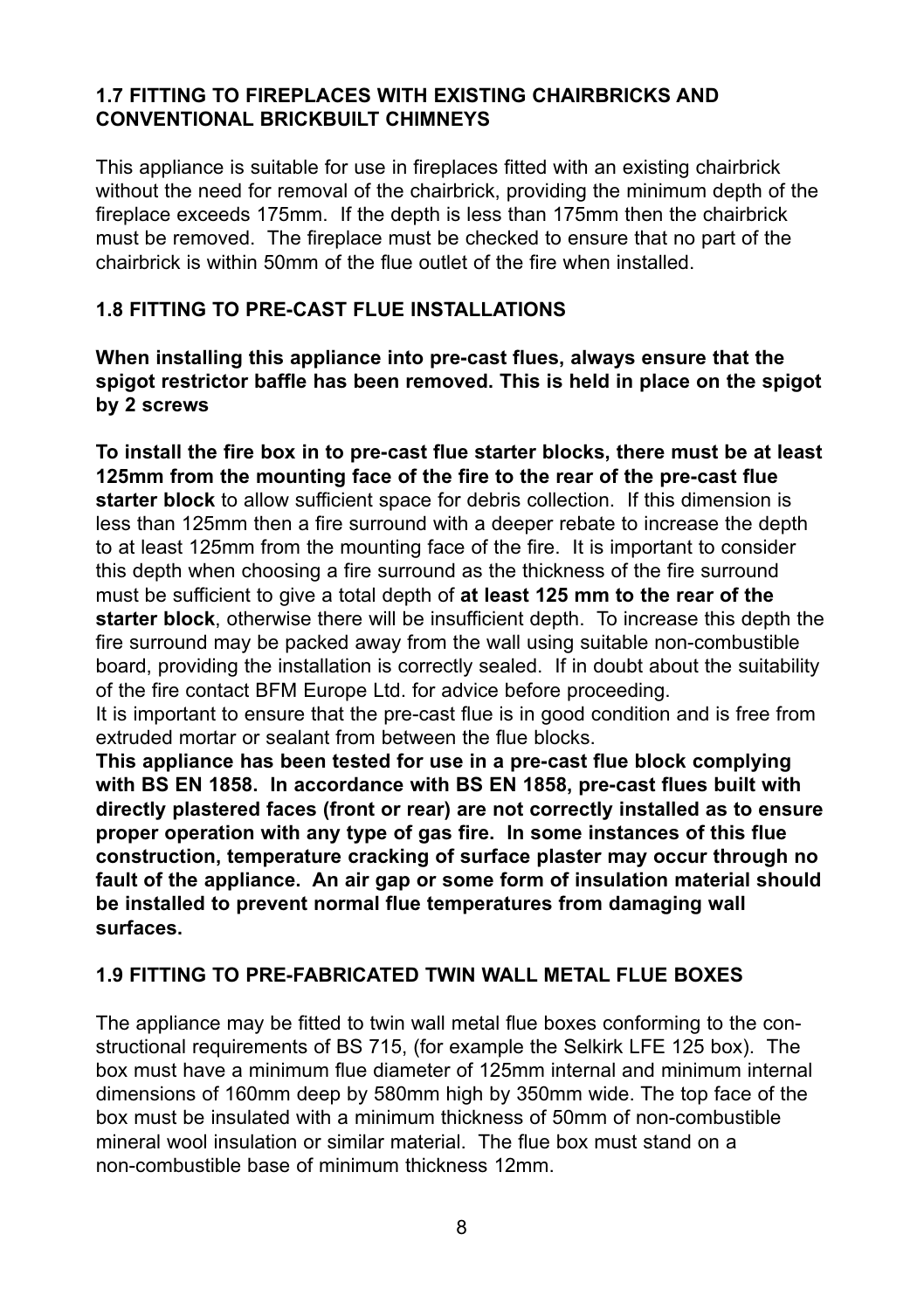#### **1.10 HEARTHS**

This appliance must only be installed on to a concrete or non-combustible hearth. The hearth material must be a minimum thickness of 12mm with the top surface at least 50mm above the floor. The hearth must be fitted symmetrically about the fire opening and have a minimum width of 760mm and a minimum projection of 300mm forwards from the fire opening.

#### **1.11 SPILLAGE MONITORING SYSTEM**

This appliance is fitted with an atmosphere sensing spillage monitoring system in the form of an oxygen sensing burner. This is designed to shut the fire off in the event of a partial or complete blockage of the flue causing a build up of combustion products in the room in which the fire is operated. **The following are important warnings relating to this spillage monitoring system** :-

- 1.11.1 The spillage monitoring system must not be adjusted by the installer.
- 1.11.2 The spillage monitoring system must not be put out of operation.
- 1.11.3 When the spillage monitoring system is exchanged only a complete original manufacturers part may be fitted.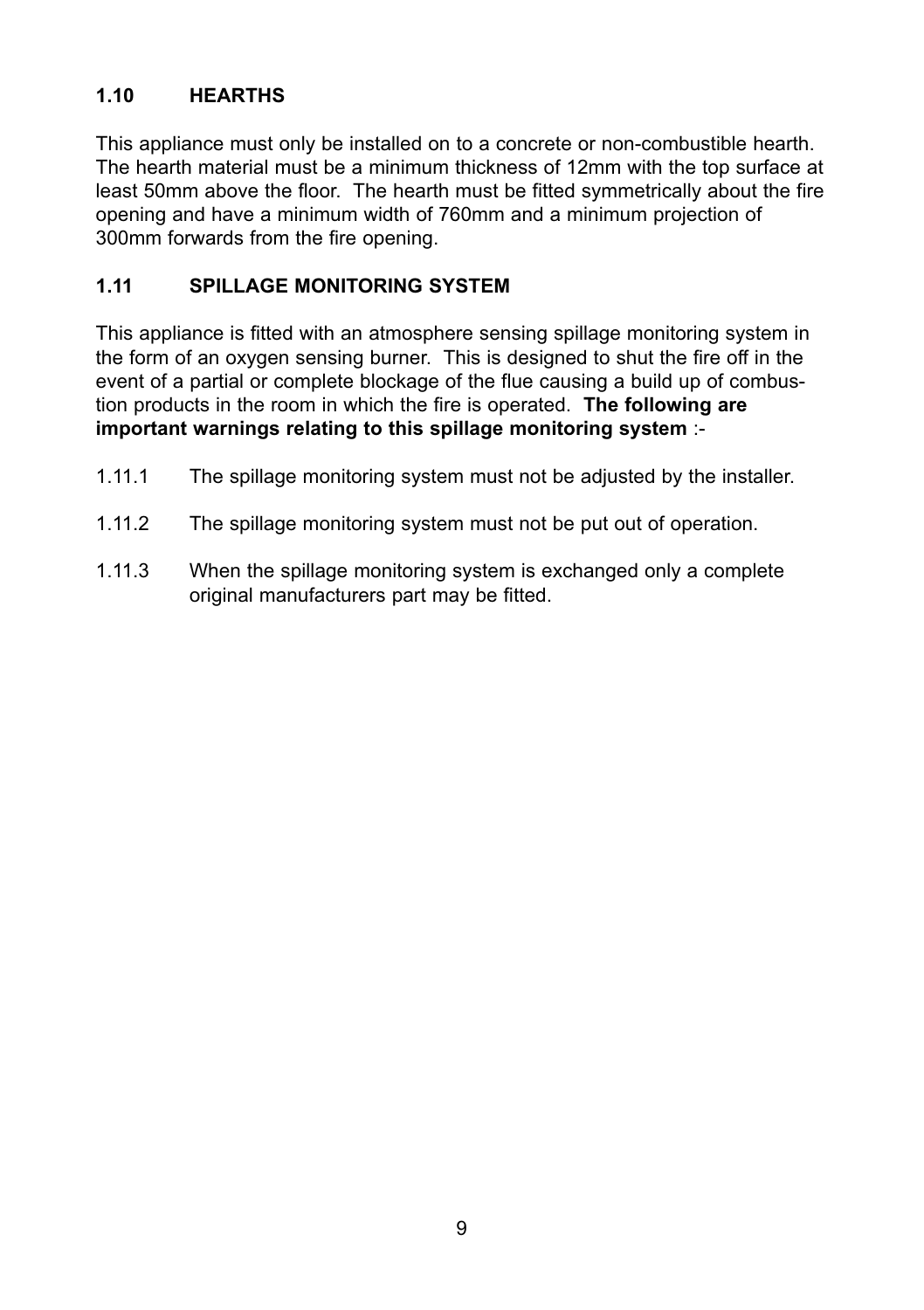#### **1.12 WALL MOUNTING**

This appliance must be fitted on a flat, non-combustible base of minimum thickness 12mm. In addition, a non-combustible hearth or physical barrier should be provided in front of the fire.

With "hole in the wall" type installations, where it may be desirable not to fit a hearth panel or physical barrier, the product may be installed in accordance with Document J of the building regulations so that every part of the flame or incandescent material is at least 225mm above the floor level. For the customers safety, and in accordance with BS 5871-2, the fitting of a hearth panel or physical barrier should be carried out. Should this advice not be followed however, please give consideration to the safety of the occupants in the room to which the appliance is installed.

Any hearth panel or physical barrier that is fitted should project a mnimum of 300mm forwards from the fire opening and 150mm either side of the fire opening, as shown below in figure 3. Any physical barrier must be securely fixed and be of robust design.

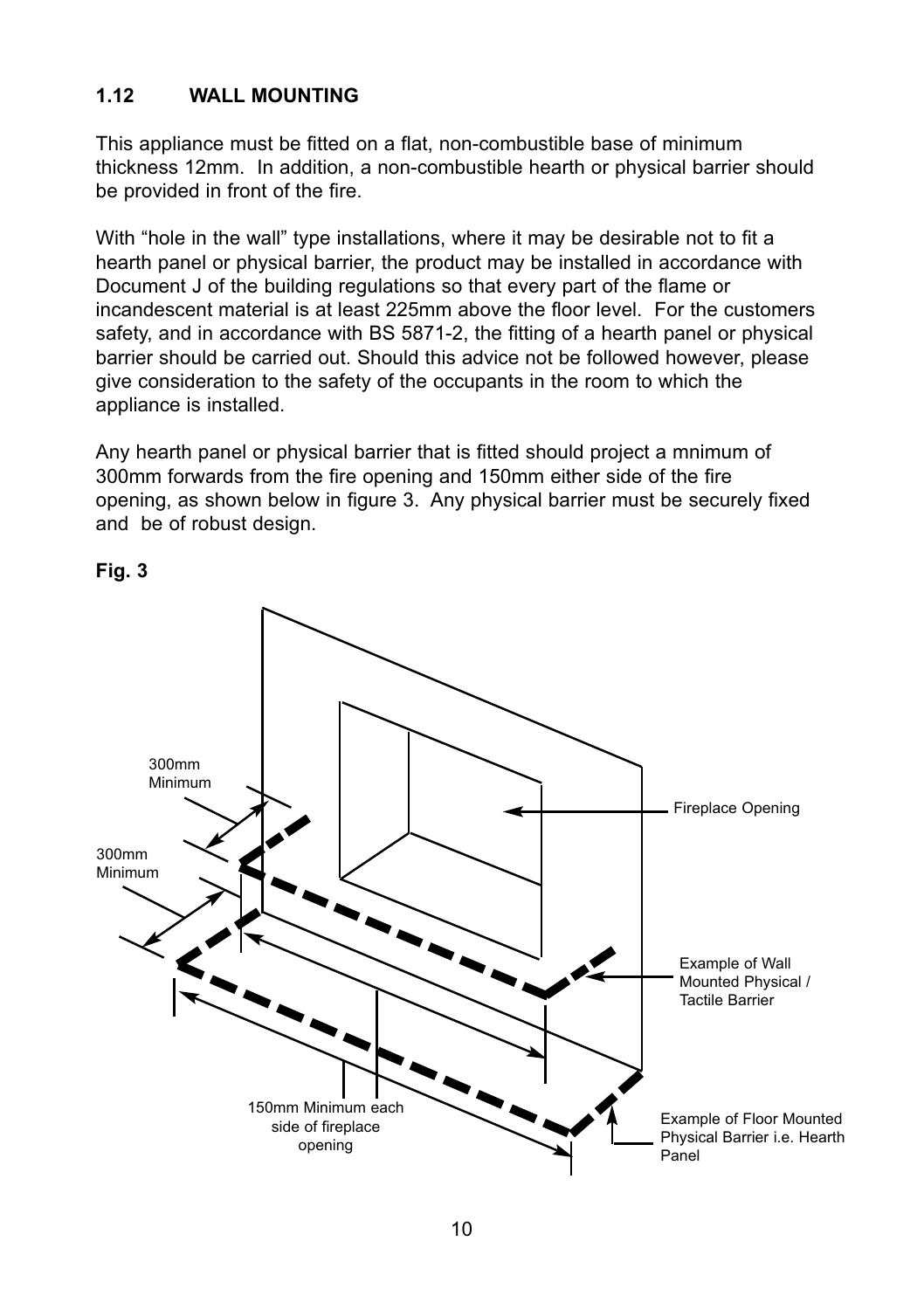#### **SECTION 2 INSTALLATION OF FIRE**

#### **2.1 UNPACKING THE FIRE**

Carefully lift the fire out of the carton. Remove the loose item packaging carefully from the front of the appliance. Check the contents as listed :-

Packing Check List - Coal Fuelbed Models

- 1 off Fire box / burner assembly<br>1 off Ceramic coal effect fuel-bec
- 1 off Ceramic coal effect fuel-bed<br>1 off I pose items bag
- 1 off Loose items bag.<br>1 off Cast trim & ashba
- 1 off Cast trim & ashpan cover<br>1 off Installation / user book (co
- Installation / user book (combined)

#### **2.2 INSTALLING THE FIRE BOX**

**Establish which type of flue you are intending to install the fire in to :-**

**225 x 225mm (9 inch x 9 inch) brick built chimneys**

**175mm (7 inch) diameter lined brick or stone flue, or insulated pre-fabricated metal flue box to B.S. 715.**

**When installing into 125mm (5 inch) diameter lined brick or stone flue, or insulated pre-fabricated metal flue box to B.S. 715 and pre-cast flues the restrictor baffle must not be fitted.**

**A spillage test must always be carried out to check satisfactory clearance of flue products, regardless of the type of flue the appliance is being fitted to.**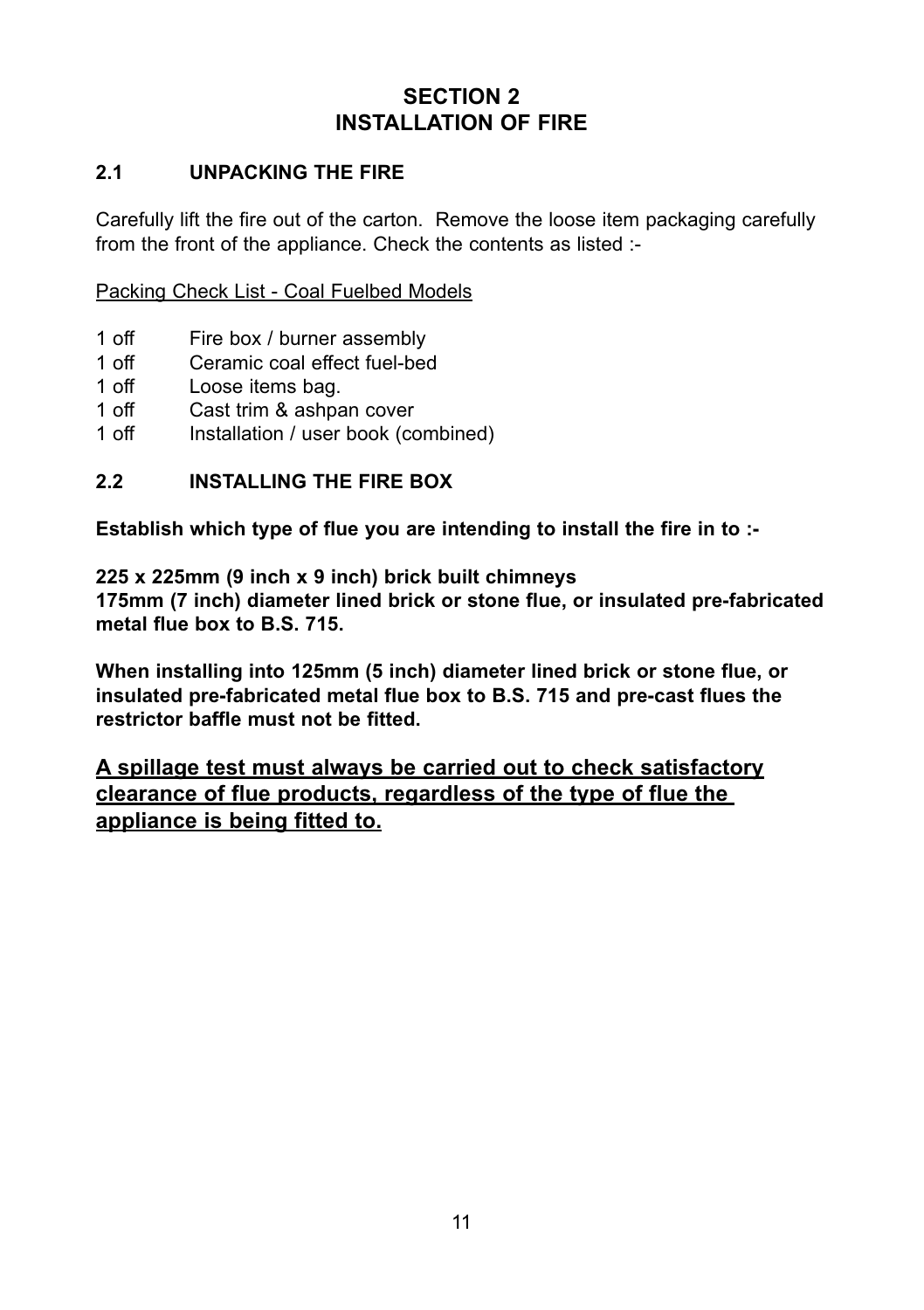#### **Proceed as follows :-**

- 2.2.1 Remove the top glass panel retaining trim which is held in position by 5 off screws as shown below in figure 4.
- 2.2.2 Remove the left hand glass retaining trim as which is held in position by 3 screws as shown below in figure 4.
- 2.2.3 Remove the right hand glass retaining trim as which is held in position by 3 screws as shown below in figure 4.
- 2.2.4 Remove the burner heat shield which is held in position by 2 screws as shown below in figure 4.

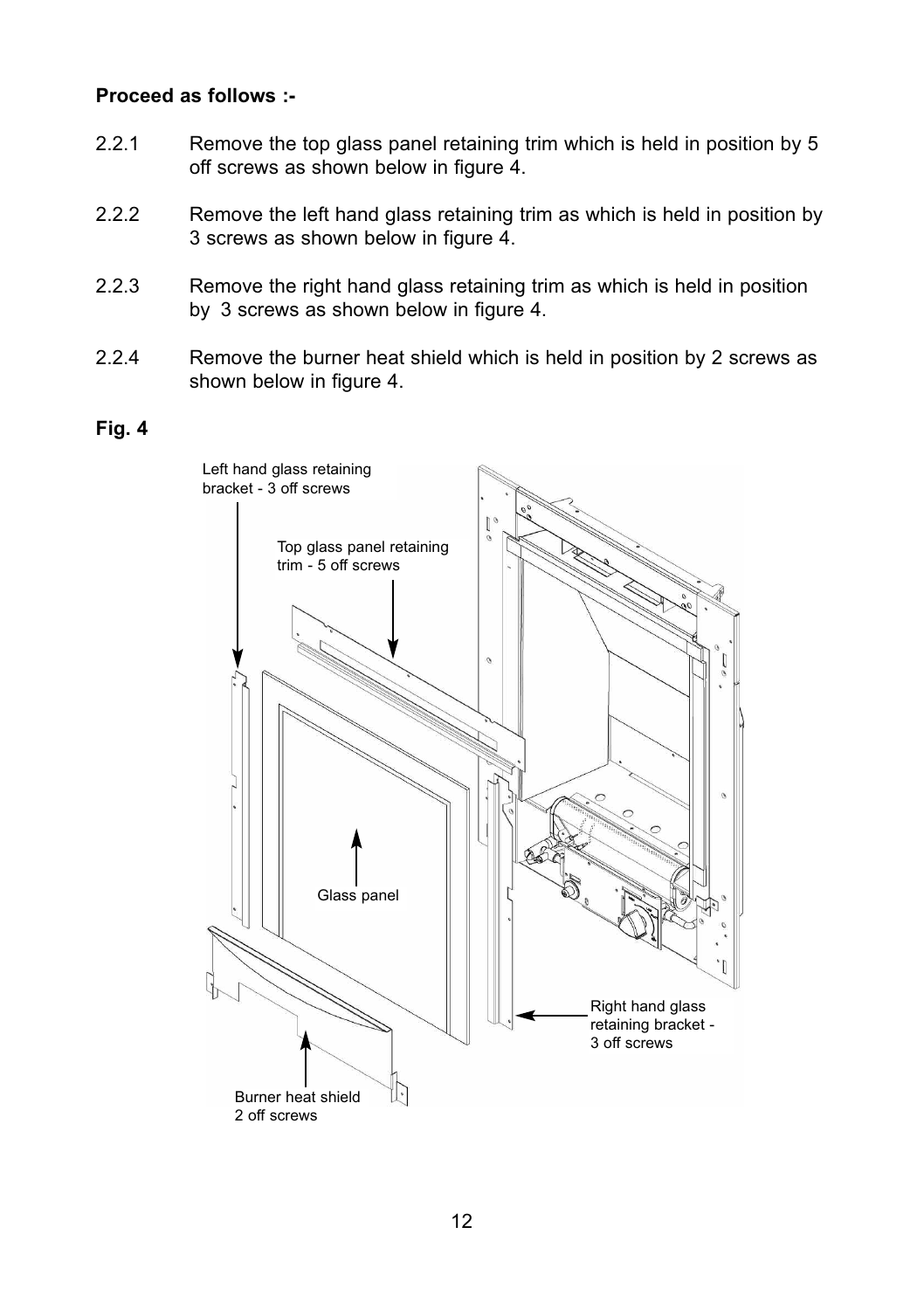2.2.5 Remove the two screws at the bottom of the control panel. See figure 5 below. Remove the three screws from the fuel-bed base support as shown below also in figure 5.

#### **Fig. 5**



2.2.6 Lift the burner engine clear as shown in figure 6 below.

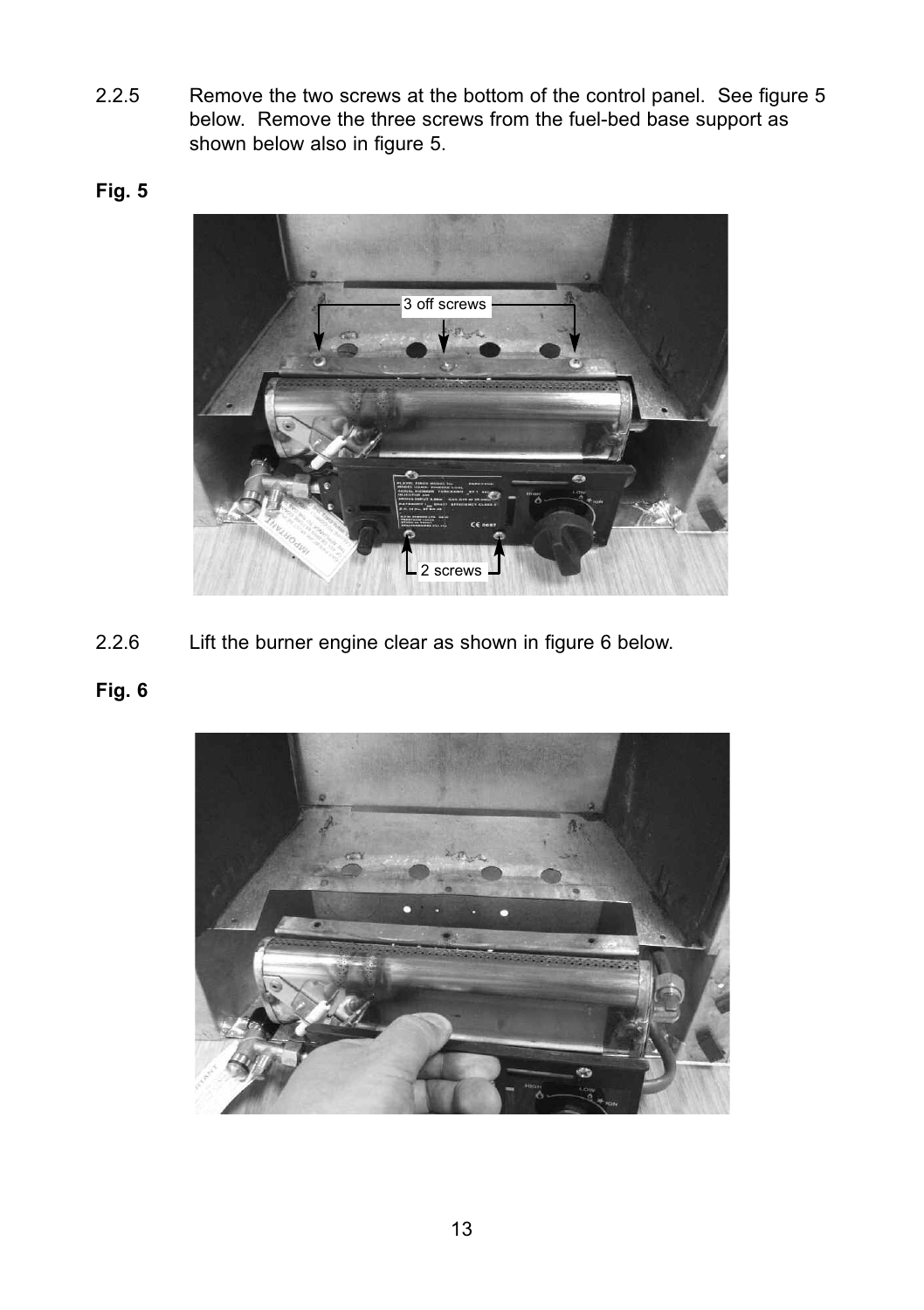#### **Continue as follows for all models :-**

- 2.2.7 Ensure that the hearth is protected from damage and carefully lift the fire box into the fire opening, then slide it back into position. Check that the fire box flange fits flush to the sealing face of the fire surround or wall with no gaps present.
- 2.2.8 Whilst the fire box is still in position, decide which side the gas supply is to enter the fire from. If concealed pipe work is required plan the pipe run to enter the fire box through one of the openings in the sides or rear of the fire box below the fuelbed support panel and connect to the isolating / inlet elbow. The gas connection to the appliance should be made to the isolating / inlet elbow using 8mm rigid tubing. There must be no soldered joints within the firebox. See figure 7 & 8 below for suggested concealed pipe layouts.



**Fig. 7**





**Note : Before breaking into the gas supply a pressure drop test should be carried out to establish that the existing pipework is sound.**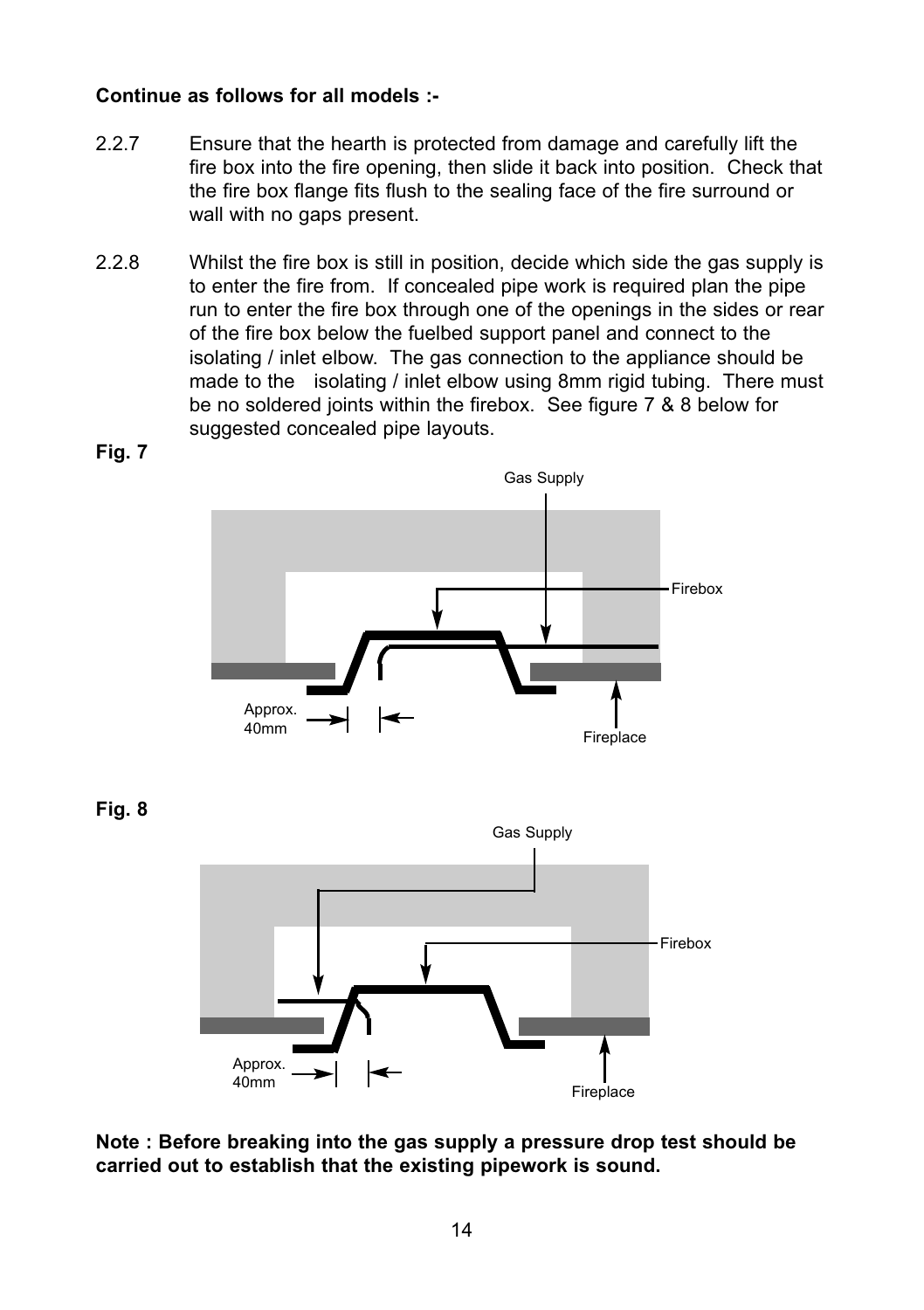#### **IMPORTANT : Sealing of the Gas Inlet Apertures**

In line with current regulations, **it is imperative that the gas supply inlet aperture that is utilised during the installation is sealed with the grommet as supplied in the loose items pack**. The product is manufactured with 3 knock out gas inlets in the firebox wrap to allow a left hand, right hand or rear gas inlet supply to the inlet elbow. Using a hammer and a blunt chisel, remove the inlet aperture selected and then seal with the grommet supplied. To provide access for the gas supply pipe, cut the grommet with a sharp knife. Failure to seal the inlet apertures could lead to flame reversal, which in turn will damage the burner and control systems of the product.

Figure 9 below shows a correctly sealed installation.

**Fig. 9**



## *PLEASE NOTE :-*

**BFM EUROPE LTD. WILL NOT BE LIABLE FOR GUARANTEE CLAIMS THAT ARE AS A DIRECT RESULT OF THE GAS INLET APERTURE NOT BEING CORRECTLY SEALED WITH THE GROMMET PROVIDED.**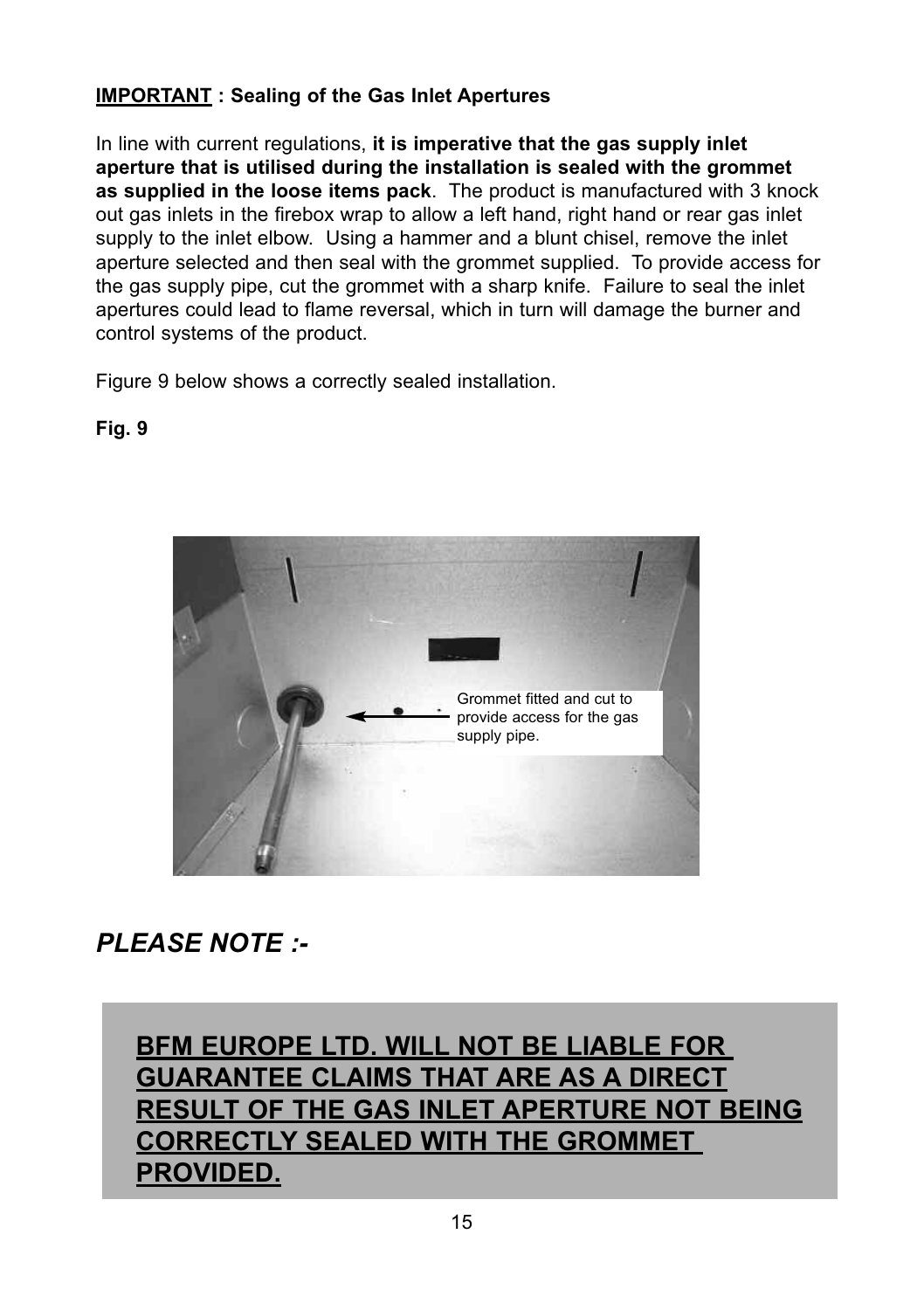Carefully withdraw the fire box from the opening to enable the gas supply and fire fixing to be completed.

There is a choice of methods of fixing the firebox which are provided to enable the installer to deal with any type of installation.

#### **The preferred method of fixing which is suitable for almost all situations is the cable fixing method which is described in the following section in detail.**

The fire may be secured using the cable method as described below, or alternatively, in installations where the cable method is not suitable (eg. loose masonary in rear of fire opening) the fire box can be directly secured to the fire surround using screw fixings (not provided).

To fit using the **preferred** cable method proceed as follows-

2.2.9 Mark out and drill 4 off No 14 (7mm) holes in the back face of the fire opening in the positions shown below in figure 10.

> Fireplace Opening 325mm 100mm 500mm 20mm

Fit the wallplugs provided and screw the fixing eyes securely into the rear of the fire opening. If the clearance at the rear of the fire is at the minimum specified for a precast flue application, it may be necessary to bend over the lower fixing eyes after screwing them fully in to the rear of a pre-cast starter block.

- 2.2.10 Uncoil the two fire fixing cables and thread one end of each of the cables through one of the two holes on each side of the flue outlet shroud.
- 2.2.11 Position the fire carefully on the (protected) surface of the hearth and reach into the fire opening. Thread each of the cables vertically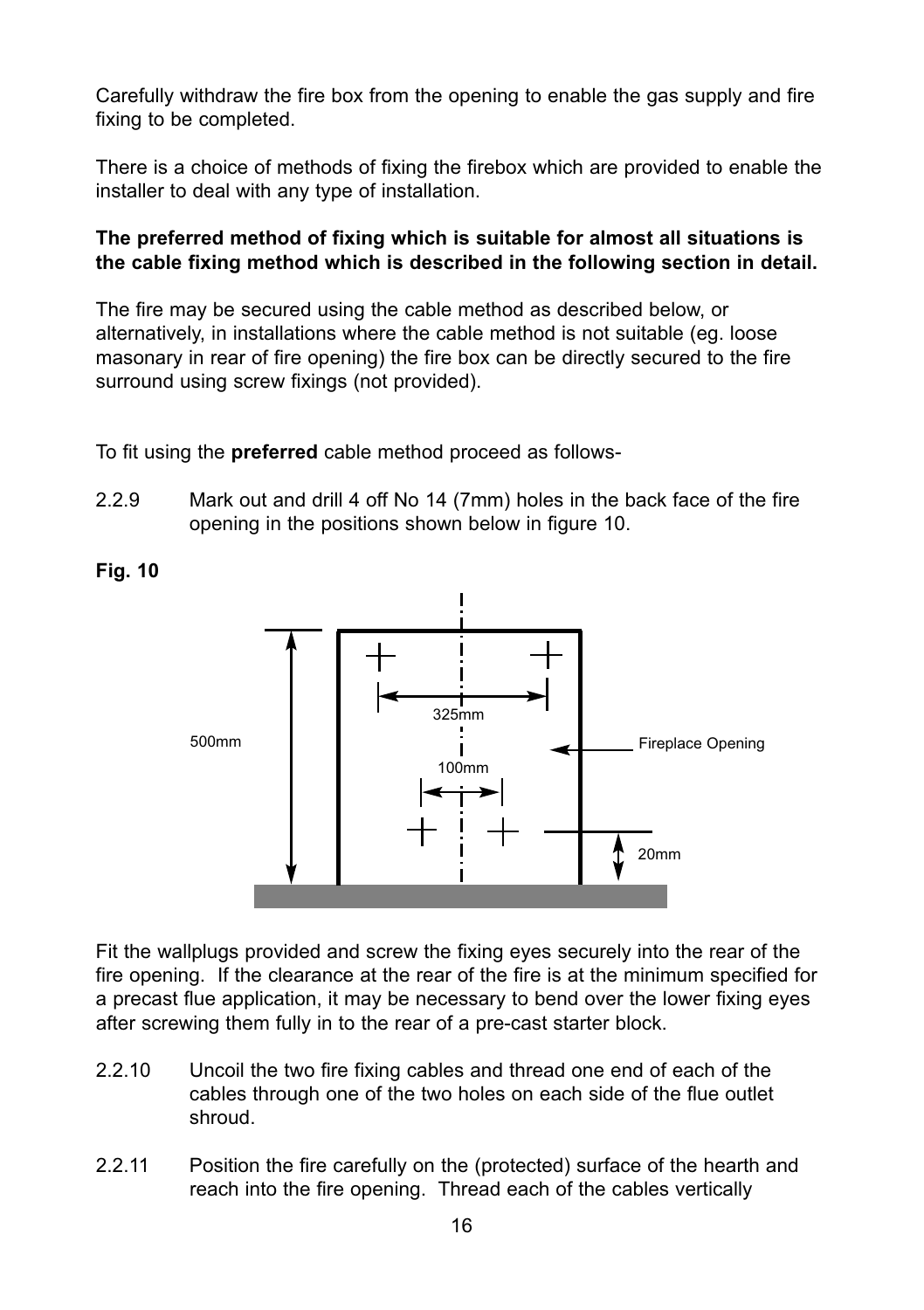downwards through the pair of fixing eyes on the same side of the fire. Thread the free end of the cables through the corresponding circular hole on each side of the lower rear of the fire. Carefully slide the fire box back into the fire opening and pull both cables tight.

- 2.2.12 Thread a tensioning screw over each of the cables and ensure that the tensioning nut is screwed fully up against the hexagon shoulder of the tensioning screw (this provides maximum travel for the tensioning nut).
- 2.2.13 Fit a screwed nipple on to each of the cables and pull hand tight up against the tensioning screw, then secure each nipple with a flat bladed screwdriver. See figure 11 below.



- 2.2.14 Evenly tighten the tensioning nuts to tension both cables and pull the fire snugly against the wall. Do not overtighten, it is only necessary to pull the seal up against the sealing face of the wall, it does not need to be compressed. Check that there are no gaps behind the seal.
- 2.2.17 With the fire securely in place, if a concealed gas connection has been made through either of the access holes in the sides or rear of the fire. the holes should be closed around the pipe to prevent leakage of air through the gap around the pipe.
- 2.2.18 Refit the burner. Fit the two retaining screws and check that the burner is correctly locked into position.
- **2.2.19 Before making the final gas connection, thoroughly purge the gas supply pipework to remove all foreign matter, otherwise serious damage may be caused to the gas control valve on the fire**.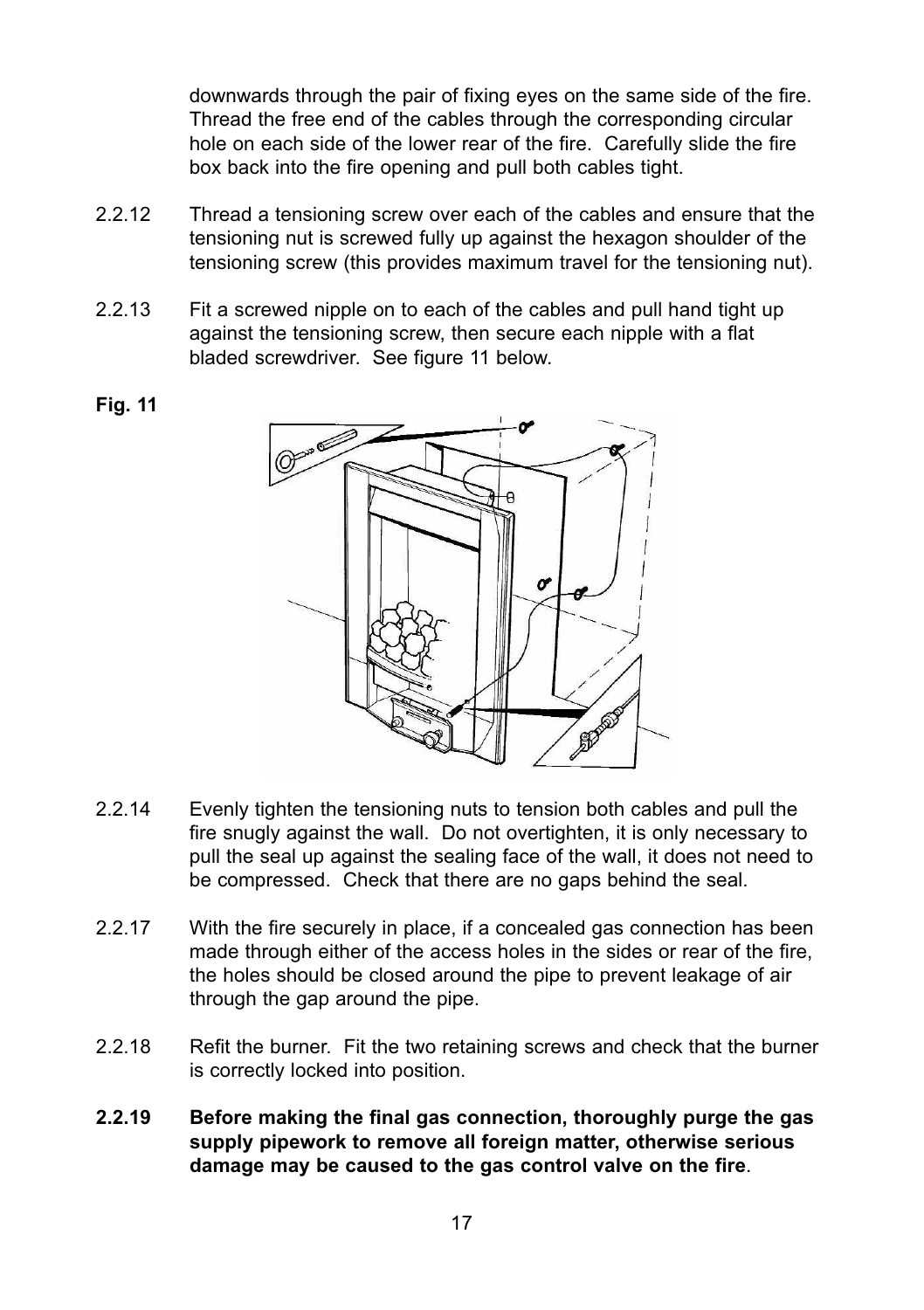The other firebox fixing method is as follows :-

In installations where the cable method is not suitable (e.g. loose masonary in rear of fire opening) the firebox can be secured to the fire surround using four screws and wall plugs (not provided). Below (figure 12) is a diagram to indicate the hole centre positions available on the firebox to facilitate the screw fixing to the fireplace / surround.



#### **2.3 GAS TIGHTNESS AND INLET PRESSURE (MANUAL CONTROL)**

- 2.3.1 Remove the pressure test point screw from the inlet elbow and fit a manometer.
- 2.3.2 Turn on the main gas supply and carry out a gas tightness test.
- 2.3.3 Depress the control knob and turn anti-clockwise to the position marked ignition / low. Hold in the control knob for a few seconds to purge the pipe work then press the igniter button. The burner should light, continue to hold the control knob for a few seconds then turn to the fullon position.
- 2.3.4 Check that the gas pressure is **20.0 mbar (+/- 1.0mbar) 8.0 in w.g.(+/- 0.4 in w.g.)**
- 2.3.5 Turn off the fire, remove the manometer and refit the pressure test point screw. Check the pressure test point screw for gas tightness with the appliance turned on using a suitable leak detection fluid or detector.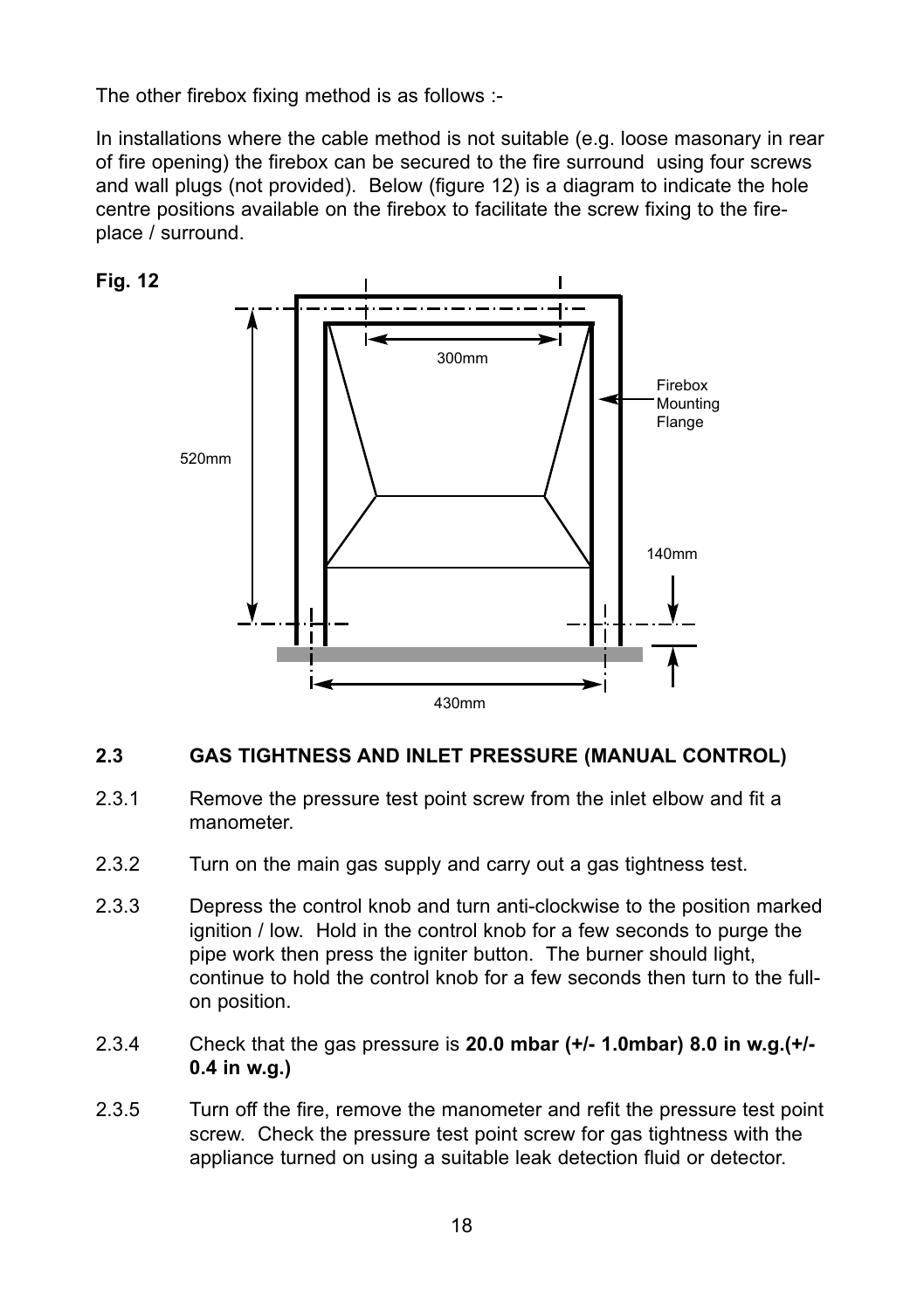#### **SECTION 3**

#### **3.1 Fitting the Coal Fuelbed**

- 3.1.1 Place the coal fuelbed centrally on to the fuelbed support and push fully backwards to the rear face of the fibre boards **Make sure that the fuelbed base is located centrally in the fire box**. See figure 13 below.
- **Fig. 13**



**Warning : Use only the coal fuel-bed supplied with the fire. When replacing the coal fuel-bed remove the old coal fuel-bed and discard it. Fit a complete coal fuel-bed from the manufacturer, only use genuine replacements.**

#### **THE FOLLOWING STATEMENT IS APPLICABLE TO ALL FUEL-BED TYPES**

**This appliance uses fuel effect pieces containing Refractory Ceramic Fibres (R.C.F.), which are man-made vitreous silicate fibres. Excessive exposure to these materials may cause temporary irritation to eyes, skin and respiratory tract. Consequently, it makes sense to take care when handling these articles to ensure that the release of dust is kept to a minimum. To ensure that the release of fibres from these R.C.F. articles is kept to a minimum, during installation & servicing we recommend that you use a HEPA filtered vacuum to remove any dust and soot accumulated in and around the fire, before and after working on the fire. When replacing these articles we recommend that the replaced items are not broken up, but are sealed within a heavy duty polythene bag, clearly labelled as "RCF waste". This is not classified as "hazardous waste" and may be disposed of at a tipping site licensed for the disposal of industrial waste. Protective clothing is not required when handling these arrticles, but we do recommend you follow the normal hygiene rules of not smoking, eating or drinking in the work area, and always wash your hands before eating or drinking.**

**This appliance does not contain any component manufactured from asbestos or asbestos related products.**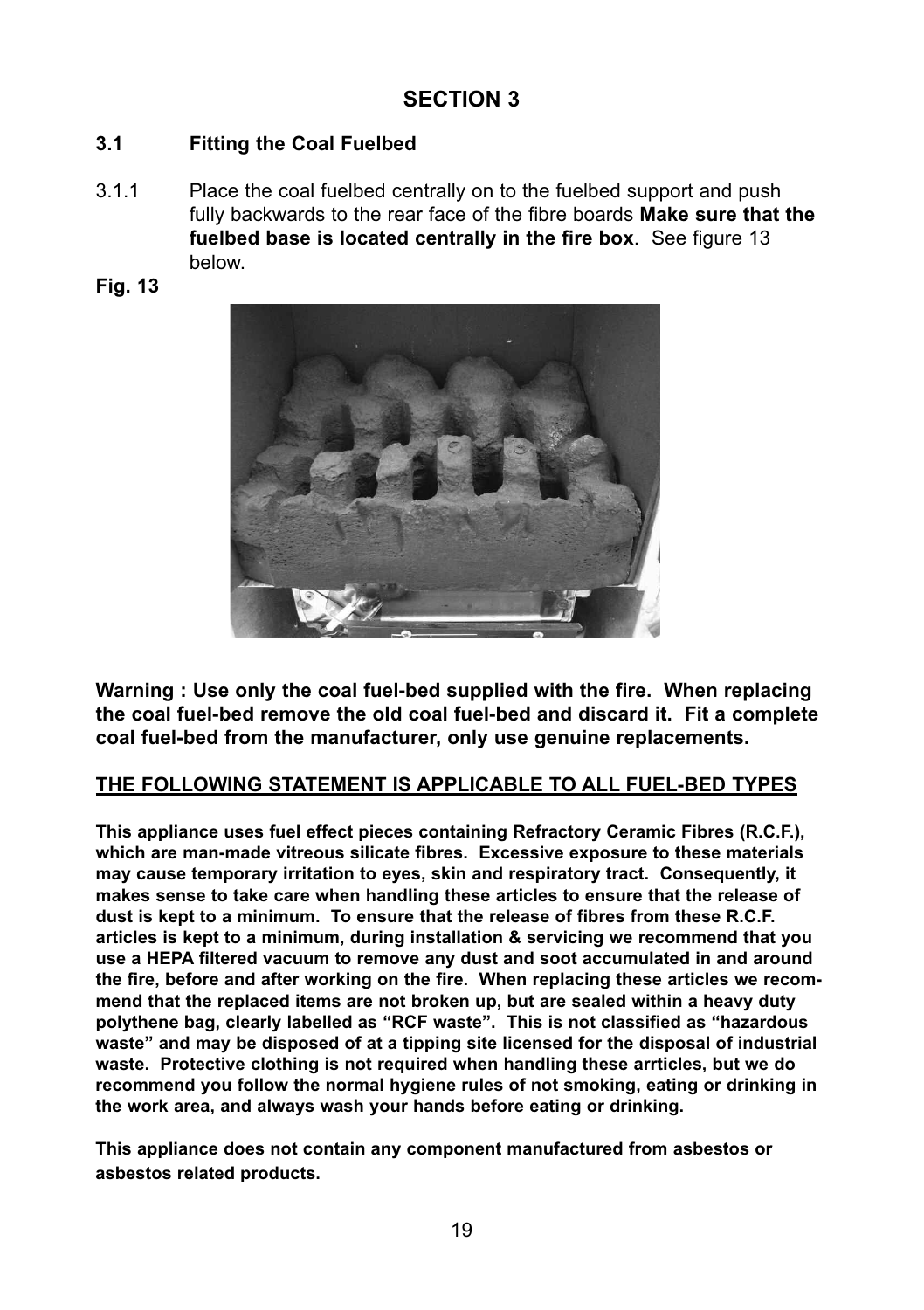#### **3.2 FITTING THE DECADENCE FASCIA**

- 3.2.2 Fit the fascia to the firebox by hooking the mounting brackets into the slots on the firebox as indicated in figure 14.
- **Fig. 14**



**NOTE : IT MAY BE ADVANTAGEOUS TO COMPLETE THE CLEARANCE OF COMBUSTION PRODUCTS / SPILLAGE TEST BEFORE FITTING THE DECADENCE FASCIA, SEE SECTION 3.4**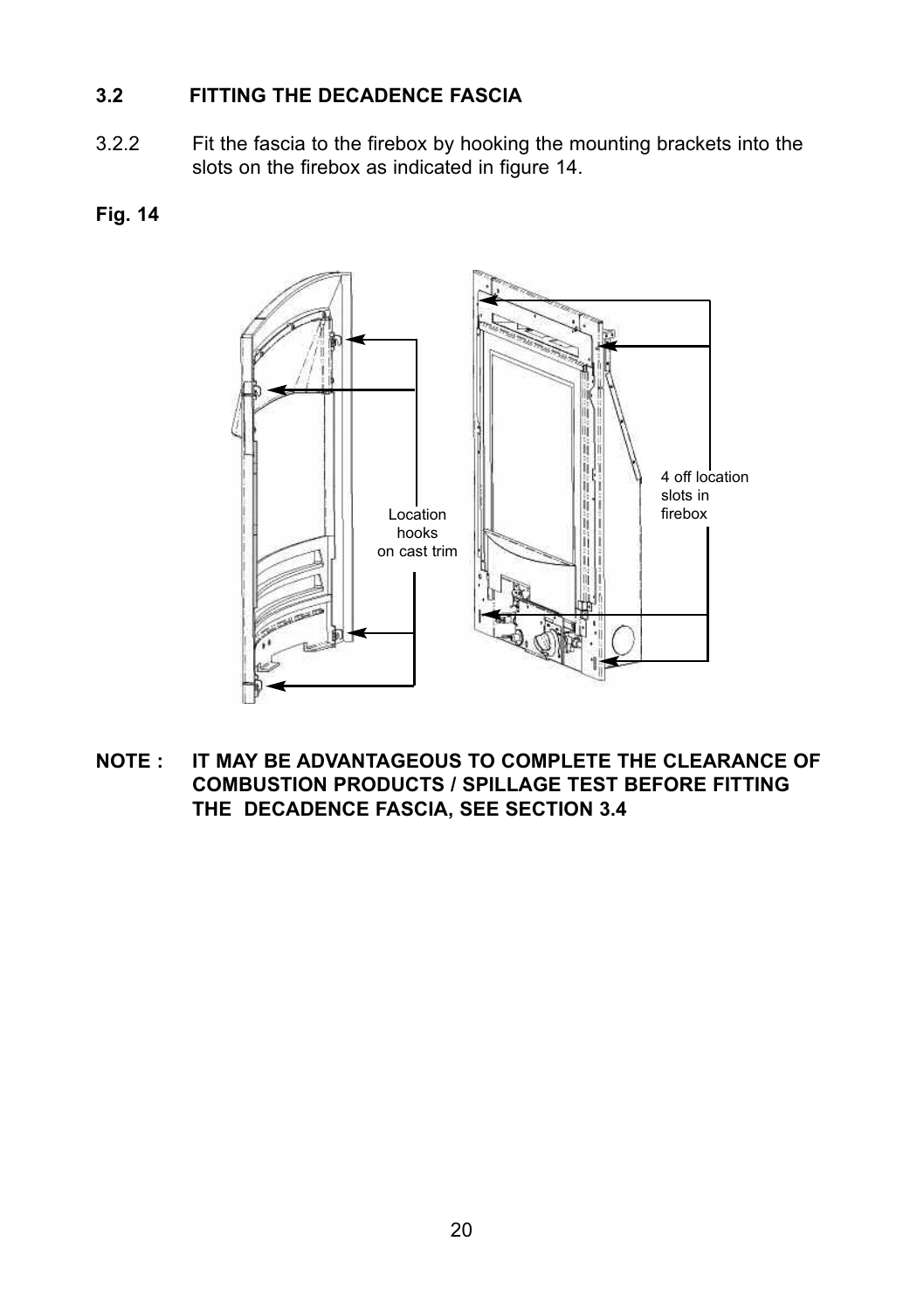#### **3.3 LIGHTING THE APPLIANCE**

- 3.3.1 Turn on the gas isolation tap.
- 3.3.2 Depress the control knob and turn anti-clockwise to the position marked ignition / low rate. Hold in the control knob for a few seconds to purge the pipe work.
- 3.3.3 Continue to hold-in the control knob and press the igniter button. If the burner does not light, continue to press the igniter button until ignition occurs. Continue to hold the control knob for a minimum of 20 seconds to allow the thermocouple to heat up, if the burner goes out when the control knob is released, repeat the lighting sequence.
- 3.3.4 Turn the control knob in the anti-clockwise direction to the high position and the gas rate will increase to high rate (4.0kW)
- 3.3.5 Turn the control knob clockwise to the low position and the gas input will be reduced to the minimum setting (2.0kW)
- 3.3.6 Slightly depress the control knob and turn to the off position, the burner will now be extinguished.

#### **WARNING : If the fire goes out for any reason or is turned off and it is necessary to re-light the fire it is important to allow the fire to cool for 3 minutes before attempting to re-light it.**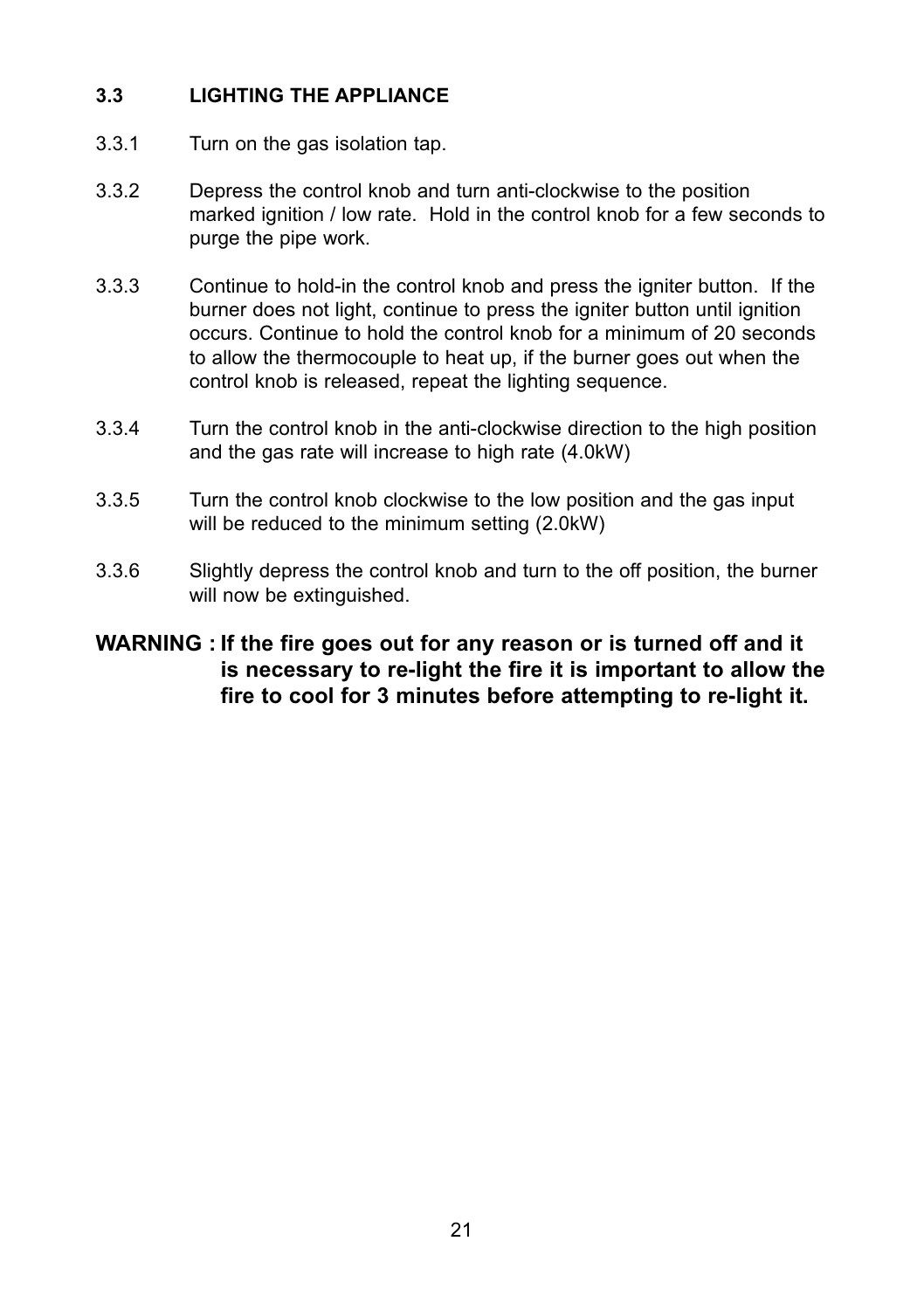#### **3.4 CHECKING FOR CLEARANCE OF COMBUSTION PRODUCTS**

- 3.4.1 Close all doors and windows in the room.
- 3.4.2 Light the fire and allow to run for approximately 5 minutes on high position.
- 3.4.3 After approximately 5 minutes hold a smoke match just inside and below the centre of the lower front edge of the top of the fire, as shown below in figure 15. (It is recommended that a suitable smoke match holder is used when checking for clearance of combustion products). All smoke generated should be drawn back into the flue. If slight spillage occurs or if in doubt, repeat the test after a further 5-10 minutes. **If the test indicates that spillage is occurring and the flue restrictor baffle has been fitted, it should be removed and the test repeated after the fire has cooled.**
- 3.4.4 If spillage persists, the flue is not functioning correctly and a fault exists. If, after investigation the fault cannot be traced and rectified, the fire must be disconnected from the gas supply and expert advice obtained.
- 3.4.5 If there is an extractor fan fitted any where in the vicinity of the appliance, or in adjacent rooms the spillage test should be repeated with the fan running on maximum and all interconnecting doors open.
- 3.4.6 After ensuring that the fire is safe to use it should be left on high position to fully warm up. During this time a slight odour may be noticed, this is due to the "newness" of the fire and will soon disappear. At this stage any minor adjustments to the pebbles should be made using suitable long handled tongs and taking care not to damage the pebbles.

Finally, hand the Installation and Maintenance Instructions and the Users Instructions over to the customer and explain the operation of the fire.

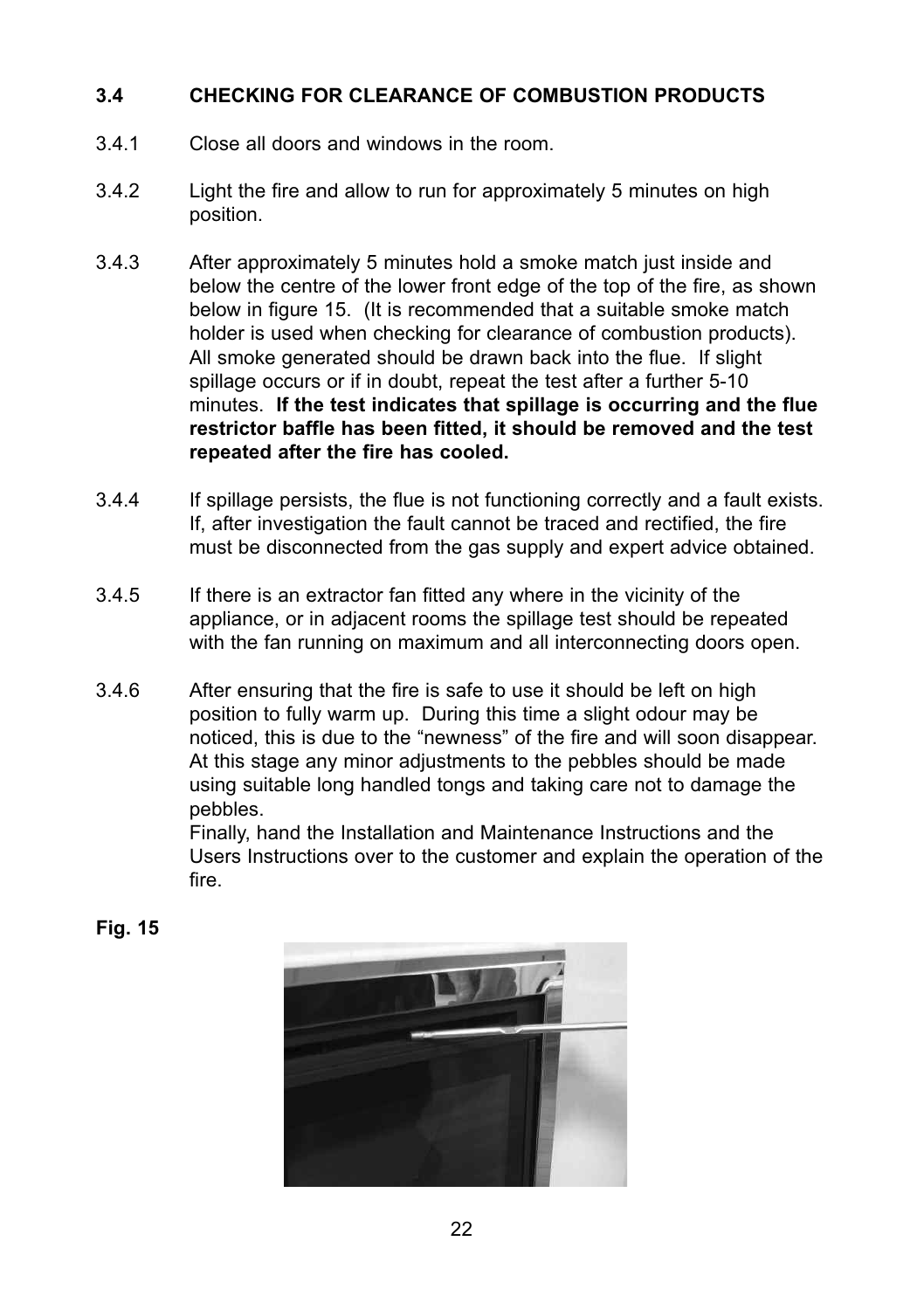#### **SECTION 4 MAINTENANCE**

#### **Servicing Notes**

Servicing should be carried out annually by a competent person such as a GAS SAFE registered engineer. **This is a condition of the Flavel guarantee schemes.**

The service should include visually checking the chimney and fire opening for accumulations of debris and a smoke test to check for a positive up-draught in the chimney. The thermocouple or pilot on the burner unit must also be changed as a condition of the guarantee. The condition of the fuel-bed should be checked and **if necessary the whole item should be replaced with a genuine replacement item.** The burner assembly is designed to be removed as a complete unit for ease of access. **After any servicing work a gas tightness check must always be carried out.**

#### **For Diagrams refer to Section 2**

#### **4.1 Removing the burner assembly from the fire.**

- 4.1.1 Prepare work area (lay down dust sheets etc.)
- 4.1.2 Remove the trim. Remove the fret / ash pan cover or contemporary trim out of the way and put them in a safe location. Remove the top, left and right glass trim retaining screws. Lift the glass panel clear.
- 4.1.3 Isolate the gas supply and remove the inlet pipe from the appliance inlet elbow. Unscrew and remove the two screws which retain the burner at the base. Remove the three screws from the fuel-bed support & remove the burner assembly from the fire.
- 4.1.4 To refit the burner assembly, locate the burner unit and refit the two base screws plus the three fuel-bed support screws. Refit the gas supply pipe and carry out a gas tightness test. Refit the burner heat shield then refit the fuel-bed referring to section 3 for the correct position. The trim and ash pan cover or contemporary trim can now be re-fitted.

#### **4.2 Removing the Piezo Igniter**

- 4.2.1 Remove the burner assembly as in section 4.1
- 4.2.2 Disconnect the ignition lead from the piezo and unscrew the retaining nut on the rear of the control panel. Withdraw the piezo from the front of the control panel. Re-assemble in reverse order and carry out a gas tightness test.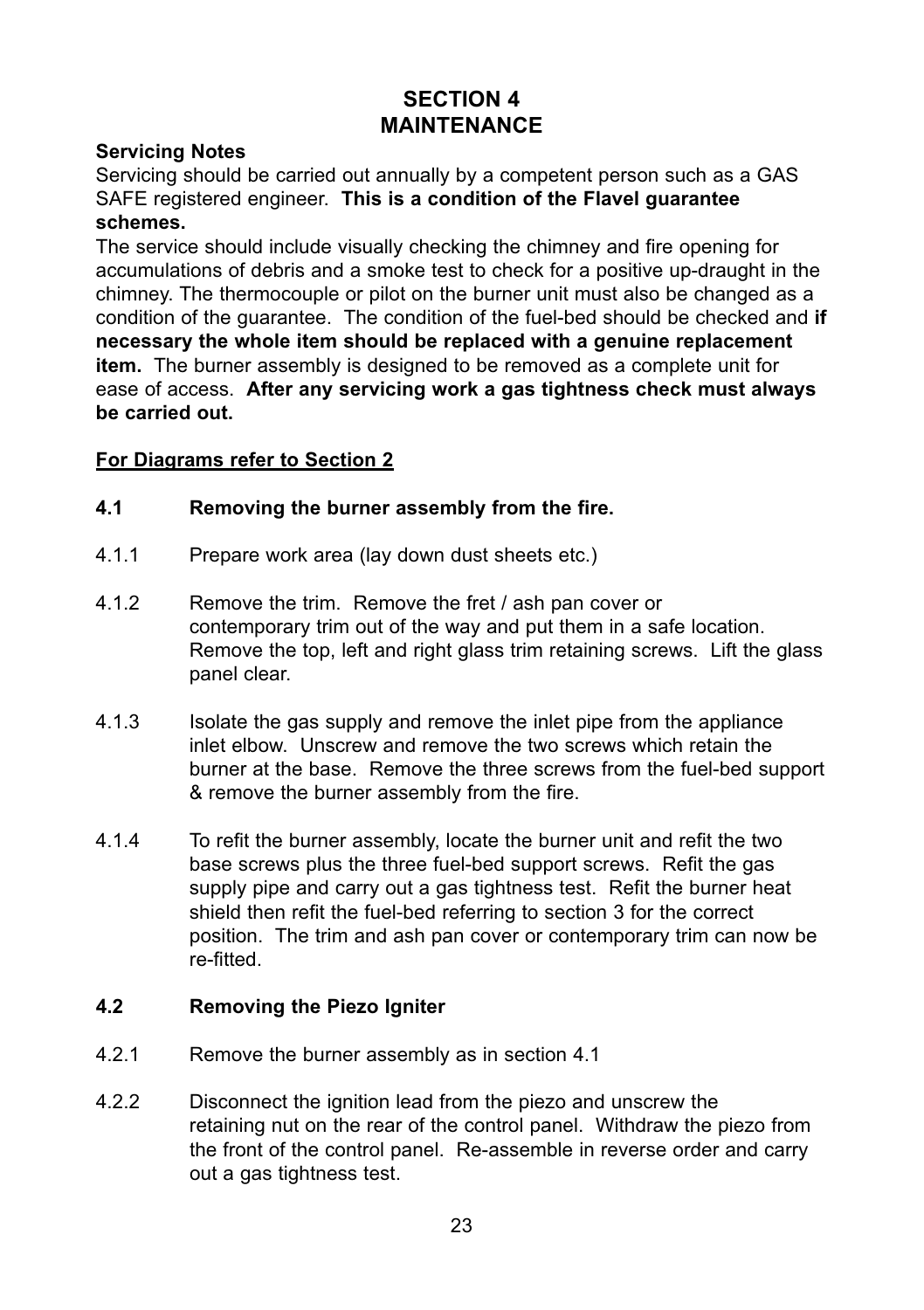#### **4.3 Removing the Control Tap from the fire.**

- 4.3.1 Remove the burner assembly as in section 4.1.
- 4.3.2 Pull the control knob off the control tap spindle.
- 4.3.3 Loosen and remove the two gas pipe retaining nuts from the control tap and release the ends of the gas pipes from the control tap body. Remove the push in thermocouple from the end of the control tap.
- 4.3.4 Unscrew the control tap locknut from the front of the control panel and remove the control tap.
- 4.3.5 To refit a control tap, reassemble in reverse order noting that the control tap locates with a flat in the control panel. Carry out a gas tightness test after re-assembly.

#### **4.4 Removing the Thermocouple**

- 4.4.1 Remove the burner assembly as in section 4.1
- 4.4.2 Remove the push in thermocouple from the end of the control tap and and remove the thermocouple retaining nut from the mounting bracket on the burner assembly.
- 4.4.3 Re-assemble in reverse order and carry out a gas tightness test.

#### **PARTS SHORTLIST**

Replacement of any other parts must be carried out by a competent person such as a GAS SAFE registered gas installer. The part numbers of the main replaceable parts are as follows, these are available from your local Flavel stockist, whose details can be found on the BFM Europe website, in the "stockist" section.

| Coal fuel-bed manual control<br>Manual control gas valve | B-142630<br>B-67090 |
|----------------------------------------------------------|---------------------|
| Manual control burner engine                             | B-67890             |
| Thermocouple                                             | SP10138             |
| Ignition electrode                                       | SP10139             |
| Ignition wire                                            | B-67910             |
| Piezo Igniter                                            | B-1320              |
| Glass panel                                              | B-130530            |
| R/H fibre board                                          | B-130560            |
| L/H fibre board                                          | B-130570            |
| <b>Back fibre</b>                                        | B-130540            |
| Sloping fibre                                            | B-130550            |
| Slide control gas valve                                  | B-40890             |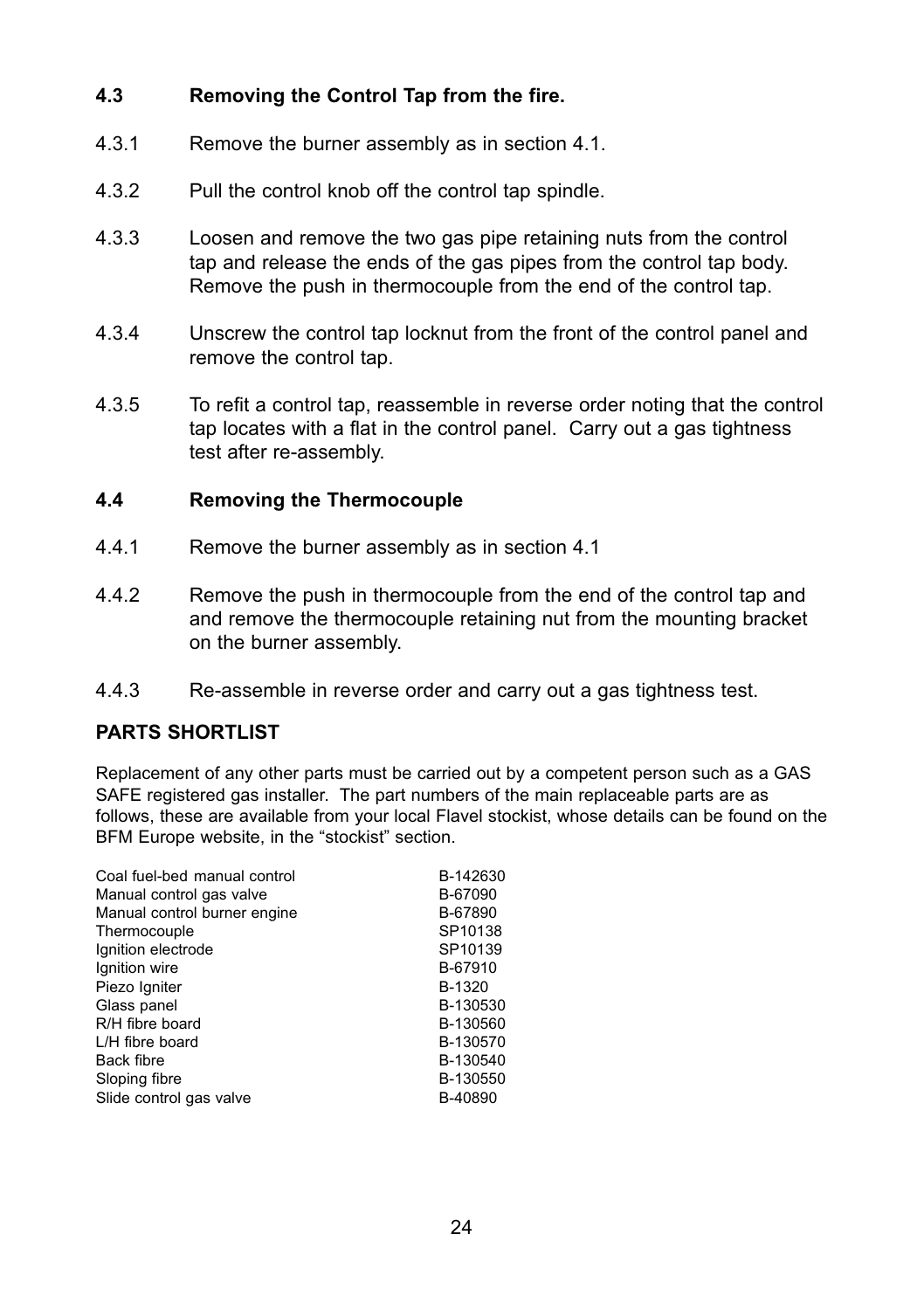#### **SECTION FIVE - USER INSTRUCTIONS**

#### **5.1 Installation Information**

#### **Conditions of Installation**

It is the law that all gas appliances are installed only by a competent (e.g. GAS SAFE) Registered Installer, in accordance with the installation instructions and the Gas Safety (Installation and Use) Regulations 1998. Failure to install appliances correctly could lead to prosecution. It is in your own interest and that of safety to comply with the law.

The fire may be fitted below a combustible shelf provided that the shelf is at least 200mm above the top of the appliance and the depth of the shelf does not exceed 150mm.

The fire may be installed below combustible shelves which exceed 150mm deep providing that the clearance above the fire is increased by 15mm for each 25mm of additional overhang in excess of 150mm.

**No purpose made additional ventilation is normally required for this appliance when installed in G.B. When installed I.E. please consult document I.S. 813 : 1996 Domestic Gas Installation which is issued by the National Standards Authority of Ireland. Any purpose made ventilation should be checked periodically to ensure that it is free from obstruction.**

If the chimney or flue has been previously used by appliances burning fuels other than gas they must be swept prior to the installation of this fire.

If this appliance is fitted directly on to a wall without the use of a fireplace or surround, soft wall coverings such as wallpaper, blown vinyl etc. could be affected by the heat and hot air and may discolour or scorch. This should be considered when installing or decorating.

The Model number of this appliance is as stated on the rating plate affixed to the control panel of the fire and the appliance is manufactured by:-

BFM Europe Ltd. Trentham Lakes Stoke on Trent ST<sub>4</sub>  $ATJ$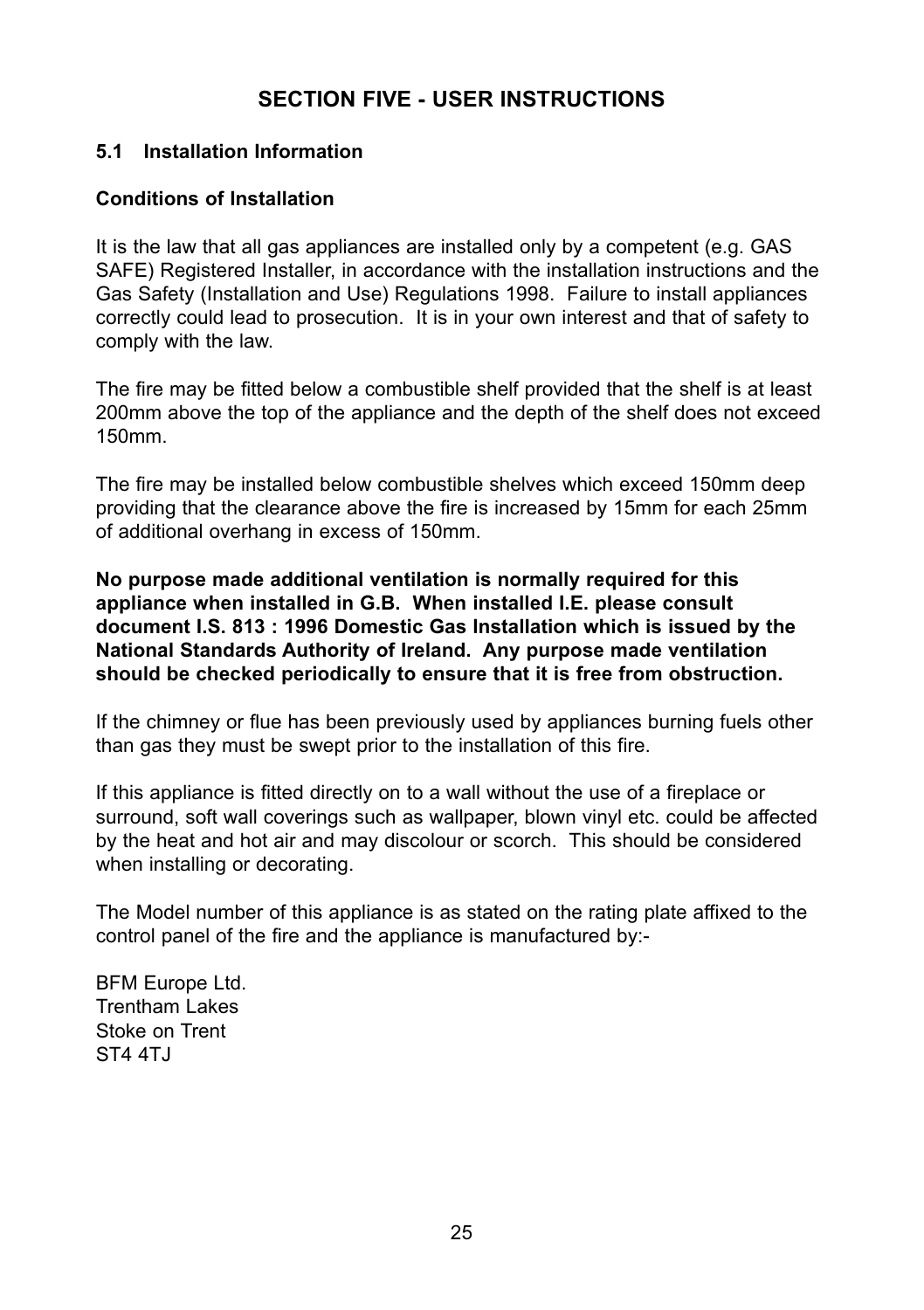#### **About your Flavel Decadence Slimline HE**

The Flavel Decadence HE range of coal fuel-bed gas fires incorporates a unique and highly developed fuel bed which gives the realism of a loose coal layout combined with realistic flames and glow. The use of durable ceramic material in the construction of the fuel-bed components ensures long and trouble free operation.

When first using the new fire a slight smell may be noticed. This is due to starch used in the manufacture of the soft ceramic coal form, it is non-toxic and will soon disappear.

Please take the time to fully read these instructions as you will then be able to obtain the most effective and safe operation of your fire.

#### **IMPORTANT SAFETY INFORMATION**

#### **WARNING**

**This appliance has a naked flame and as with all heating appliances a fireguard should be used for the protection of children, the elderly and infirm. Fireguards should conform to B.S. 8423 : 2002 (Fireguards for use with gas heating appliances).**

It is important that this appliance is serviced at least once a year by a GAS SAFE registered gas installer and that during the service the fire is removed from the fire opening and the chimney or flue visually checked for fallen debris or blockages which must be removed. The chimney should also be checked to ensure clearance of flue products. **These are conditions of the manufacturers guarantee. After installation or during servicing a spillage test must always be carried out.**

THE FIRE MUST NOT BE OPERATED WITH THE GLASS CRACKED, BROKEN OR REMOVED. Any debris or deposits should be removed from the fuel-bed from time to time. This may be carried out by referring to the cleaning section as described later in this book.

Only the correct coal or pebble fuel-bed must be used and only complete and genuine replacement fuel-beds must be sourced from BFM Europe Ltd. The appliance must only be used with the coal or pebble fuel-bed supplied and must not be used with other coals fuel-beds.

Always keep furniture and combustible materials well clear of the fire and never dry clothing or items either on or near to the fire. Never use aerosols or flammable cleaning products near to the fire when it is in use.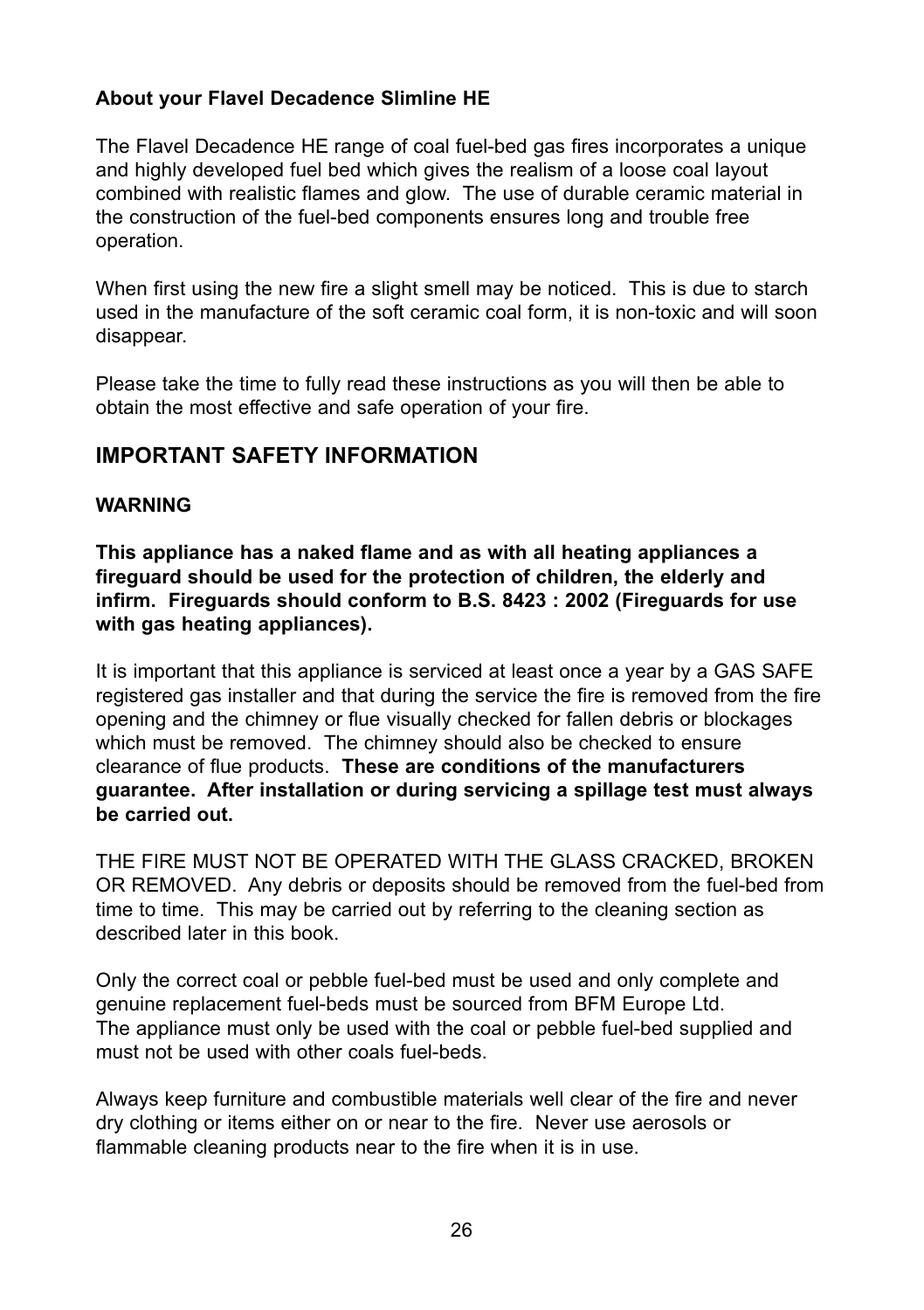**The ceramic fuel-bed remains hot for a considerable period after use and sufficient time should be allowed for the fire to cool before cleaning etc. The fire must only be operated with the trim and fret supplied with the fire.**

#### **5.2 OPERATING THE FIRE - MANUAL CONTROL VARIANTS**

The controls are located behind the ashpan cover which is situated below the fret or contemporary ashpan cover. The controls, comprise a control valve to adjust the gas flow and a push button piezo igniter. To light the fire proceed as follows:-

- 5.2.1 Depress the control knob and turn anti-clockwise to the position marked ignition rate. Hold in the control knob for a few seconds to allow the gas to reach the burner.
- 5.2.2 Continue to hold-in the control knob and press the igniter button. If the burner does not light, continue to press the igniter button until ignition occurs. When the pilot has lit, continue to hold the control knob in for a minimum of 20 seconds to allow the thermocouple to heat up, if the burner goes out when the control knob is released, repeat the lighting sequence.

In the unlikely event of a failure of the igniter, the fire can be lit as follows :-Depress the control knob and turn anti-clockwise to the position marked ignition rate. Hold in the control knob for a few seconds to allow the gas to reach the burner. Insert the tip of a lit taper in below the fuelbed ceramic matrix above the thermocouple tip. This will light the main burner at low rate.

- 5.2.3 After lighting, turn the control knob in the anti-clockwise direction to the high position. It is recommended that for most efficient performance the fire is allowed to warm up for a few minutes with the gas control on maximum.
- 5.2.4 The gas control can be turned clockwise from the maximum position to give the desired heat output.
- **WARNING If the fire goes out for any reason or is turned off and it is necessary to re-light the fire it is important to allow the fire to cool for 3 minutes before attempting to re-light it.**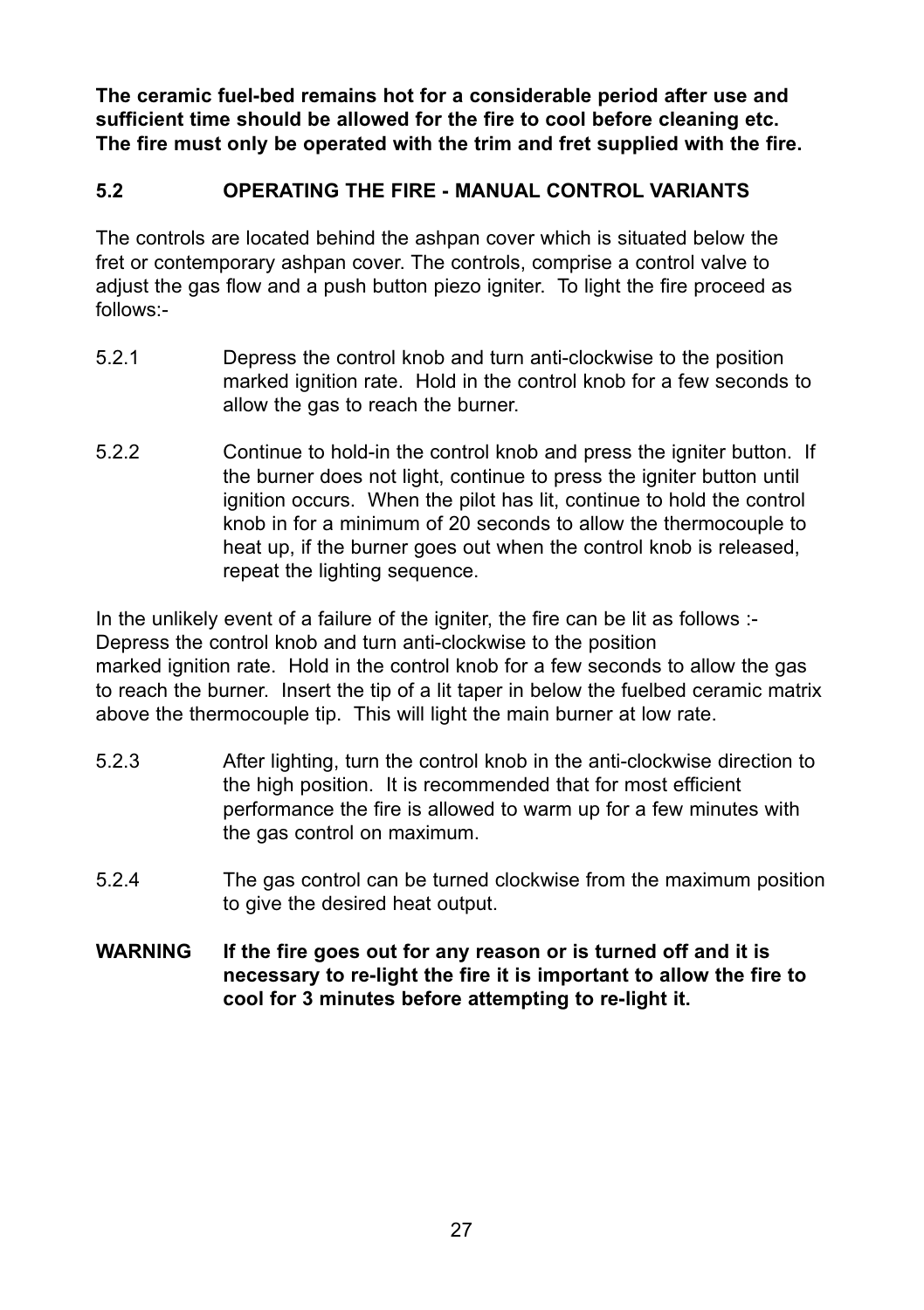#### **SPILLAGE MONITORING SYSTEM**

This appliance is fitted with a spillage monitoring system which shuts down the fire if the evacuation of combustion products from the fire is affected by a partially or fully blocked flue. If this system operates the fire will go out. If this occurs, leave the fire for at least three minutes then follow the lighting procedure as described in the previous section. **In the event of repeated operation a GAS SAFE registered gas installer must be called to investigate and rectify the cause.**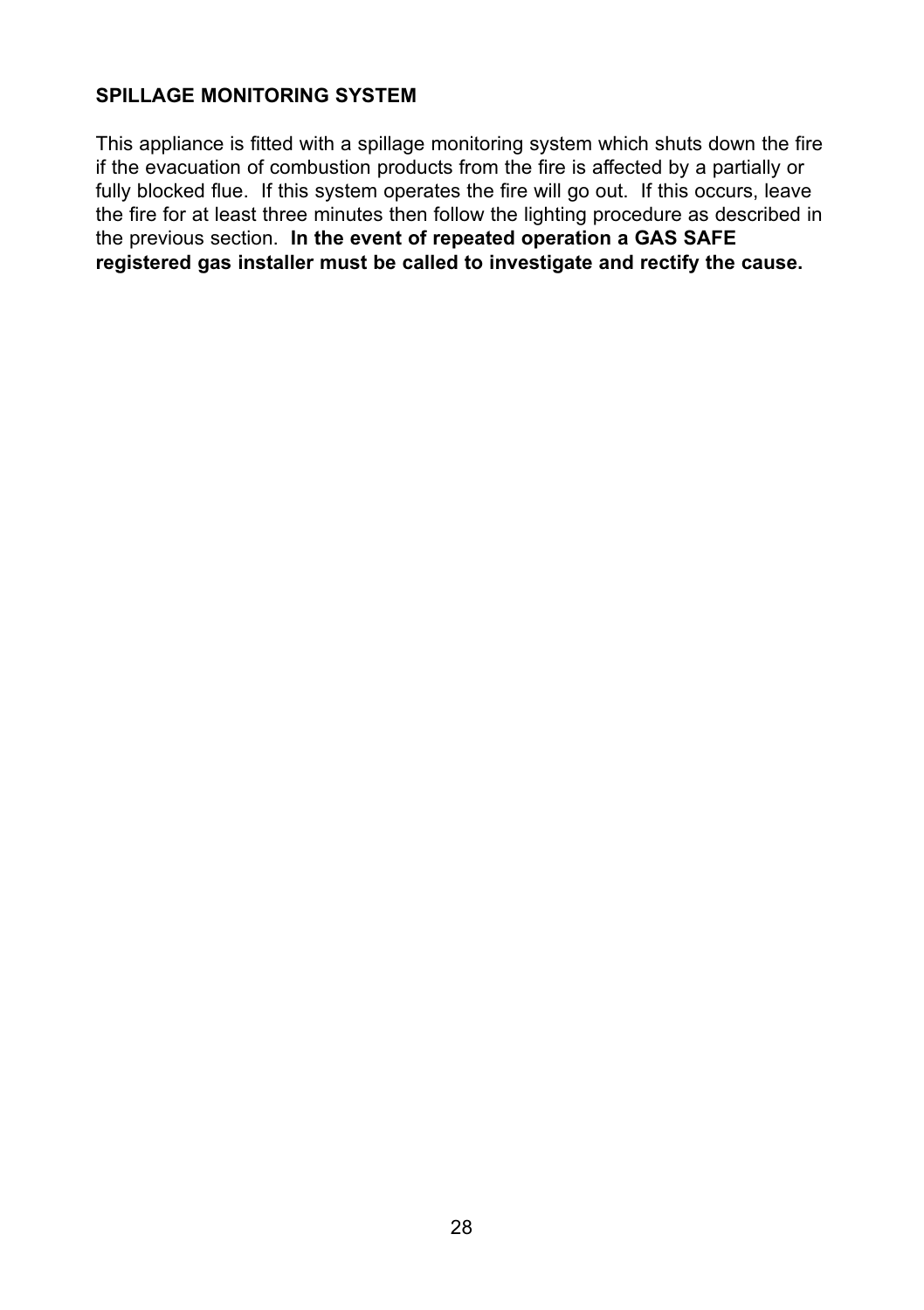#### **5.3 Removal / Replacement of the Coal Fuelbed**

5.3.1 Remove the fascia. Remove the top, left hand & right hand glass panel retaining trims, which are held in position by 11 off screws, then lift the glass panel clear. Place the coal fuelbed centrally on to the fuelbed support and push fully backwards to the rear face of the fibre boards. **Make sure that the fuelbed base is located centrally in the fire box**. See figure 1 below. Replace the glass panel and trims in reverse order.





**Warning : Use only the coal fuel-bed supplied with the fire. When replacing the coal fuel-bed remove the old coal fuel-bed and discard it. Fit a complete coal fuel-bed from the manufacturer, only use genuine replacements.**

#### **THE FOLLOWING STATEMENT IS APPLICABLE TO ALL FUEL-BED TYPES**

**This appliance uses fuel effect pieces containing Refractory Ceramic Fibres (R.C.F.), which are man-made vitreous silicate fibres. Excessive exposure to these materials may cause temporary irritation to eyes, skin and respiratory tract. Consequently, it makes sense to take care when handling these articles to ensure that the release of dust is kept to a minimum. To ensure that the release of fibres from these R.C.F. articles is kept to a minimum, during installation & servicing we recommend that you use a HEPA filtered vacuum to remove any dust and soot accumulated in and around the fire, before and after working on the fire. When replacing these articles we recommend that the replaced items are not broken up, but are sealed within a heavy duty polythene bag, clearly labelled as "RCF waste". This is not classified as "hazardous waste" and may be disposed of at a tipping site licensed for the disposal of industrial waste. Protective clothing is not required when handling these arrticles, but we do recommend you follow the normal hygiene rules of not smoking, eating or drinking in the work area, and always wash your hands before eating or drinking.**

**This appliance does not contain any component manufactured from asbestos or asbestos related products.**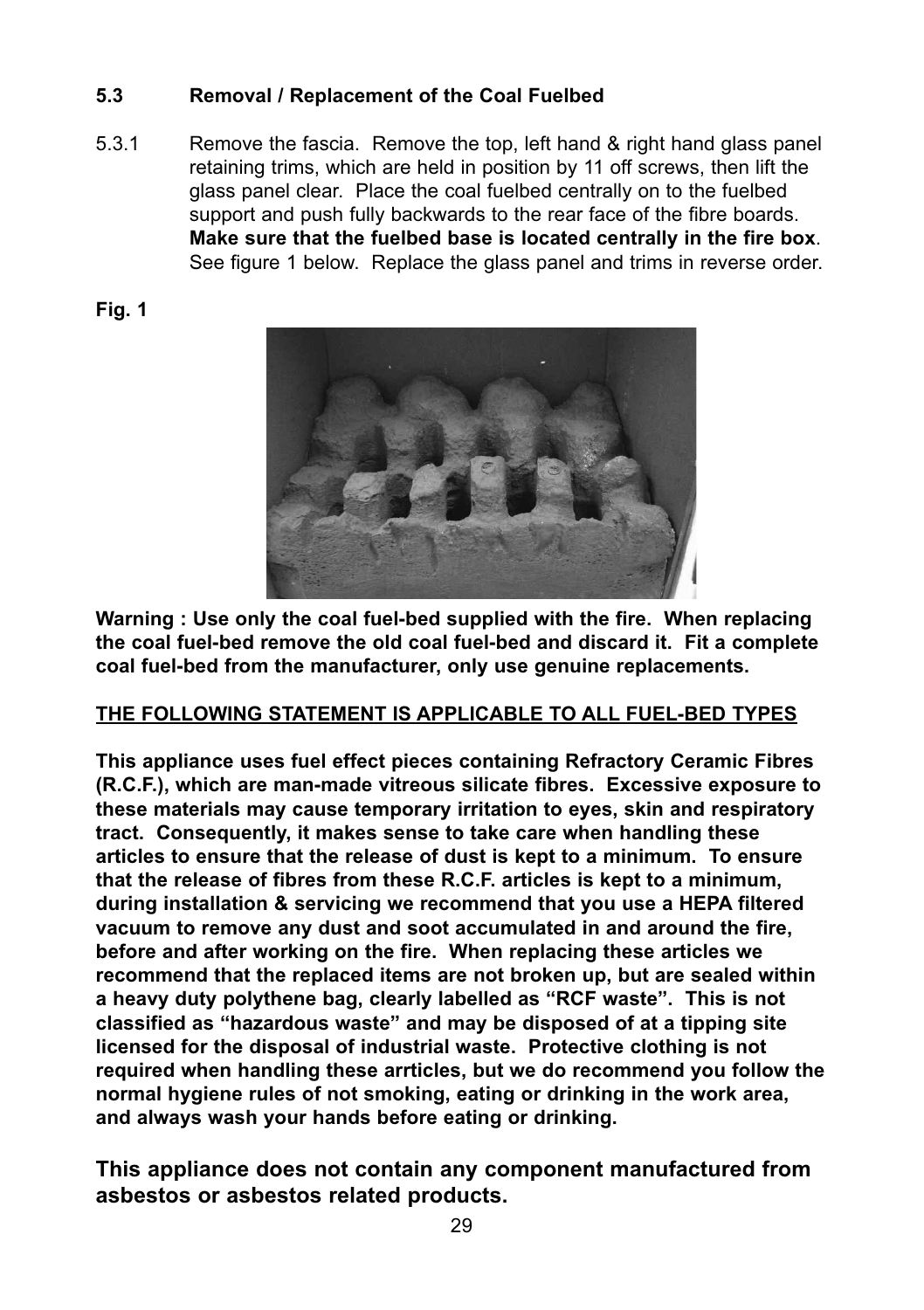#### **5.4 Cleaning - WARNING**

#### **5.4.1 CLEANING THE DECADENCE FASCIA'S AND PAINTED METAL PARTS**

Metal polishes must not be used on these fascia's. These should only be cleaned using a clean, damp cloth. The Decadence fascia is best cleaned by removing it from the fire and placing it face up on a flat surface.

**Abrasive cleaners, chemical cleaning agents or any type of polish must never be used as damage to the finish may result.**

**PLEASE NOTE** :- The glass will require cleaning periodically. Condensation produced by the products of combustion will create marks on the inside face of the glass panel.

#### **5.4.2 Cleaning the Fuelbed**

We do not recommend cleaning of the coals or fuelbed components as these are fragile and damage may result. **None of these parts must be washed or exposed to any cleaning agents or water**. Any damaged parts must be replaced by contacting your dealer or telephoning BFM Europe Ltd. on the number stated on the rear cover of this book. The coals or pebble fuel-bed must only be replaced with a complete and genuine replacement item and the fire must never be run with a damaged item. The fuel-bed must be carefully fitted as stated in section 5.2

#### **USER REPLACEABLE PARTS**

The only user replaceable parts on this fire are the fuelbed components which may be replaced as described in the section 5.4/5.5. Replacement of any other parts must be carried out by a competent person such as a GAS SAFE registered gas installer. The part numbers of the user

replaceable parts are as follows, these are available from BFM Europe Ltd. who may be contacted at the number on the rear cover of this book.

| Coal fuel-bed slide control  | B-130580 |
|------------------------------|----------|
| Coal fuel-bed manual control | B-142630 |
| Pebble fuel-bed              | B-131730 |
| Glass panel                  | B-130530 |